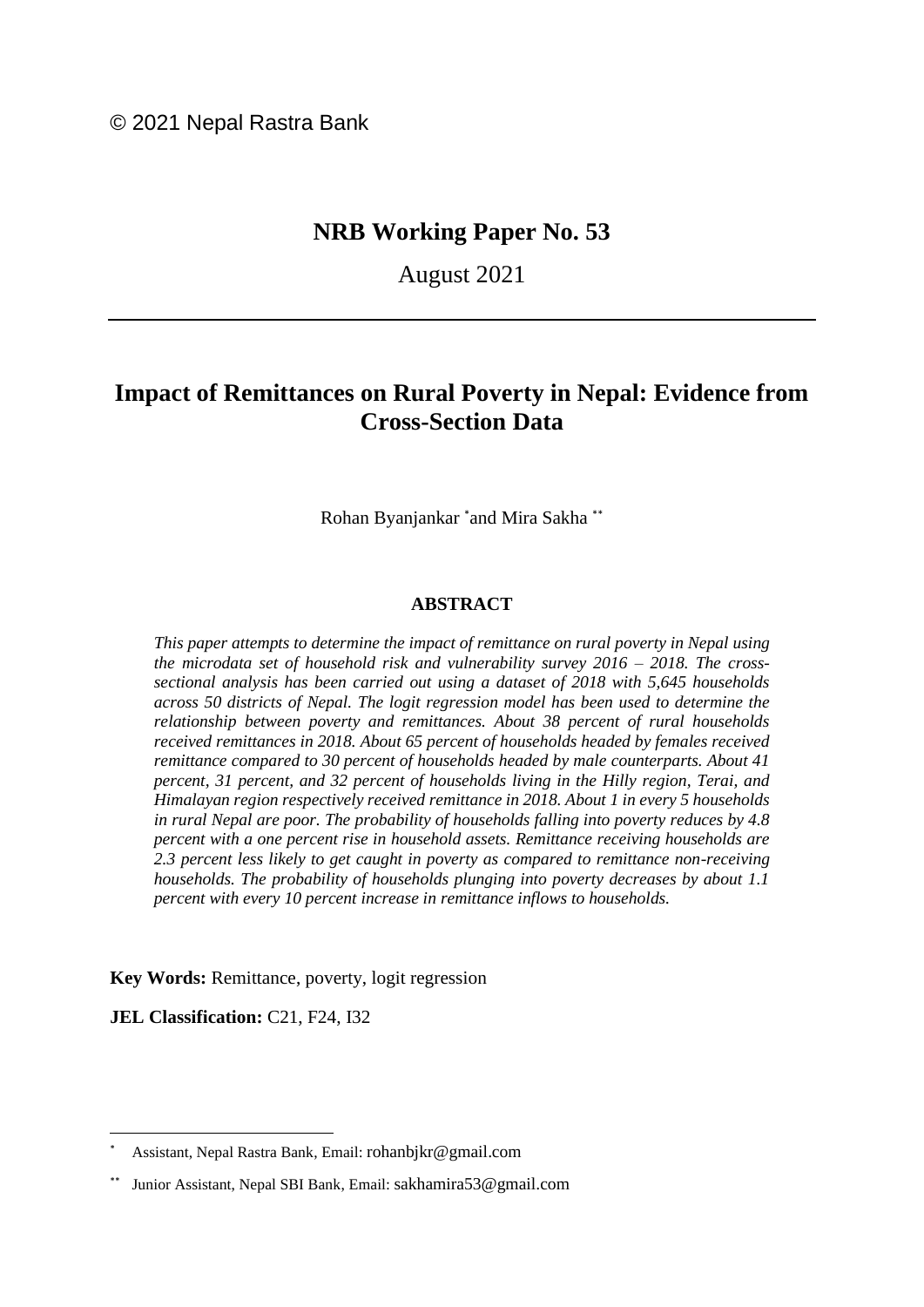### **I. INTRODUCTION**

With the estimated international migrants of almost 272 million globally, with nearly two-thirds being labor migrants, the global remittance flows amounted to \$654.33 billion in 2019 (World Bank 2020; United Nations 2020). In 2019, the top five remittance recipient countries were India (\$83.1 billion), China (\$68.4 billion), Mexico (\$38.5 billion), the Philippines (\$35.2 billion), and the Arab Republic of Egypt (\$26.8 billion) (World Bank 2020).

As the tendency of emigration of Nepali workers have increased over a decade, remittance inflow has captured rapt attention in the Nepali macroeconomic environment. Nepal received remittance amounting to Rs. 875 billion in FY2019/20, which translates into a remittance to GDP ratio of 23.23 percent (NRB 2020). Consequently, Nepal is seemingly a remittance-based country with remittance inflow amounting to more than a quarter of the country's GDP. In a decade, remittances from abroad have increased by more than three-fold, from \$2.54 billion to \$8.75 billion. Labor migration is an integral part of the Nepalese economy. Department of Foreign Employment (DoFE) has issued over four million labor permits to Nepali workers from 2009 to 2019 (MOLESS 2020). Out of 110 destination countries for labor migration, Qatar, the UAE, Saudi Arabia, Kuwait, and Malaysia are the top five destination countries (MOLESS 2020).

According to the NLSS III (2010/11), 56 percent of Nepalese households receive remittance and one in every two rural households received remittance (CBS 2011). Poverty reduced from 25.2 percent in 2010 to 16.6 percent in 2019 (CBS 2011; MoF 2020). Remittance has been considered as a catalyst for reducing rural poverty. Likewise, overseas remittances are associated with increased investment in education which generates augmented human capital and has a future social return (Bui, Le, & Daly, 2015). Similarly, Raihan, Khondker, Sugiyarto, and Jha (2009) found positive and significant impacts of remittances on the household's food and housing-related expenditures; the probability of the household becoming poor decreases by 5.9 percent if it received remittances. However, Ang, Sugiyarto, and Jha (2009) concluded that remittances negatively influence the share of food consumption in the total expenditure; further, remittances to the Philippines do not have a significant influence on other key items of consumption or investment such as spending on education and health care. In the Nepalese context, Thapa and Acharya (2017) examined the impact of remittance on food consumption, health, and education using the dataset of NLSS-III, 2010-11. Remittance recipient households tend to spend more on consumptions, health, and education as compared to remittance nonreceiving households (Thapa and Acharya 2017). Remittances have played a pivotal role in reducing poverty, however, the nexus between remittances and poverty have not been explored in recent times in the context of Nepal. This paper utilizes the microdata set of Household Risk and Vulnerability Survey 2016-18 to investigate the impact of remittance on rural poverty. The objective of this paper is to investigate the impact of remittances on the rural poverty of Nepal.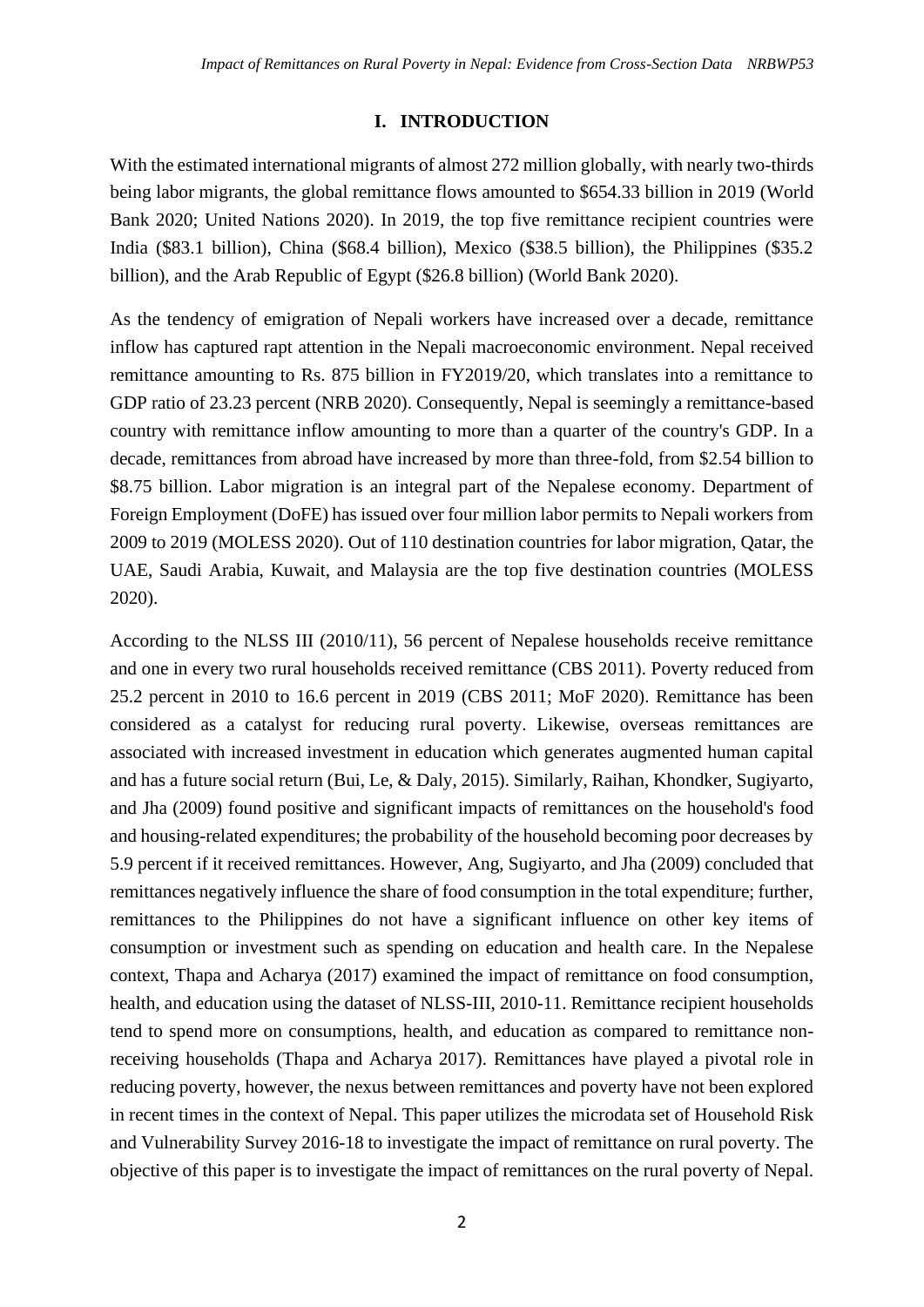## **II. LITERATURE REVIEW**

The literature review has been divided into two parts (i) theoretical review and (ii) empirical review. Under empirical review, we have reviewed Wagle and Devkota (2018), Thapa and Acharya (2017), Bui, Le, and Daly (2015), Ang, Sugiyarto, and Jha (2009) and Raihan et al. (2009).

## **2.1 Theoretical review**

The theories of international remittances tend to identify why individuals migrate and go in for foreign employment reluctantly leaving off their family members. Some of the established theories that explain international remittance are (i) Neo-classical theory, (ii) New Economics of Labor Migration, (iii) Network theory, (iv) Human capital theory, and (v) Segmented labor market theory.

The neo-classical approach can be dated back to Smith (1776). Potential host countries select suitable migrants through immigration policies for human physical gains, hence an immigrant market exists between countries (Borjas 1987). Likewise, migrants with the motive of maximizing their utility will choose a country being bound by their budget constraints. The wage difference between the countries motivates labor to shift from low-wage countries to highwage countries. The theory predicts the linear relationship between wage differentials and migration.

On the other hand, New Economics of Labor Migration (NELM) proposes that migration decisions are not taken by one individual only, but rather by families or households. The NELM emerged indicating that migrations stem from market failures outside the labor market (Kubursi 2006). Further, this theory posits that remittances lessen production and market constraints faced by households in poor developing countries (Taylor 1999).

From a different perspective, the network theory ties labor migration with Kinship ties, friendship, and community origins. The network theory of labor migration advocates that migration can be a self-perpetuating process because the cost and risk associated with migration are reduced by the existence of a diaspora or network. Kinship ties, friendship, and share community origins are hypothesized to increase migration flows because they reduce the psychic and risk cost of immigration (Kubursi 2006).

Interestingly, the human capital theory takes a novel perspective where migration is considered as an investment in the human agent which involves costs and returns (Kooiman, Latten, and Bontje 2018). According to this theory, human capital is the dominant personal driver of migration as migrated people can get access to opportunities beyond their current activity space. These opportunities may be jobs that directly render higher financial returns, but also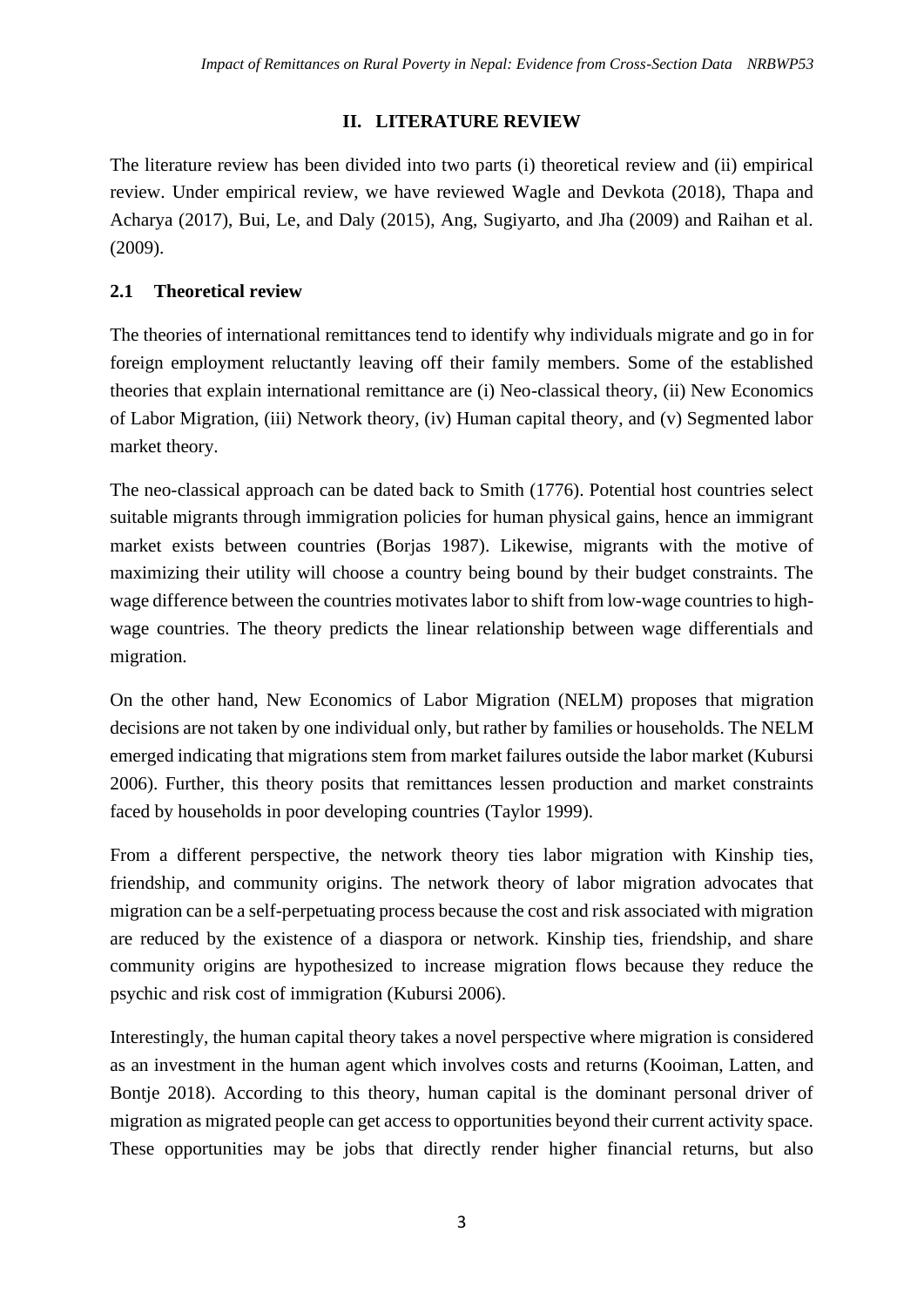educational facilities or jobs through which people can augment their human capital which may render higher returns in the long run (Kooiman, Latten, and Bontje 2018).

In a nutshell, neoclassical migration theory and the NELM theory conceptualize migration decisions as the outcome of rational economic calculations by individuals or families. The network theory of migration attributes migration decision to personal relationships and human capital theory relates migration decision to long-run returns. Likewise, the segmented labor market theory of migration advocates that immigration responds to the demand-driven forces within structural imbalances of advanced economies (Kubursi 2006).

## **2.2 Empirical Review**

Wagle and Devkota (2018) examine the dynamics of foreign remittances and their impact on poverty in Nepal using data from the longitudinal panel surveys of 1996, 2004, and 2011. They explored how foreign remittances have evolved and impacted poverty and the economic wellbeing of households. The effect of foreign remittances on poverty has been derived focusing on a consistent set of households across the three survey rounds in a balanced panel format with appropriate controls. Results from methodologically consistent, random-effects regressions that correct for potential attrition and heterogeneity bias support significant poverty-reducing and more accurately, economic well-being-enhancing effects of foreign remittances, especially when originating in countries other than India.

Thapa and Acharya (2017) examine the effect of remittances on household expenditure patterns applying propensity score matching methods that allow designing and analyzing observational data and enable reducing selection bias. The study uses data from the Nepal Living Standards Survey 2010/2011. In general, remittance recipient households tend to spend more on consumption, health, and education as compared to remittance non-receiving households. Although the findings do not provide evidence of either the productive or non-productive use of remittances, expenditures on non-food investment categories, such as durable goods, health, and education, are more apparent among remittance-receiving households compared to remittance non-receiving households, which signal the prospect of a sustainable long-term welfare gain among the former.

Bui, Le, and Daly (2015) examine the micro-level impacts of domestic and overseas remittances on household behavior such as consumption-investment expenditure patterns and the propensity of households being engaged in business activities in the case of Vietnam employing the Ordinary Least Square (OLS) regression and logistic regression models. The study finds that households in receipt of remittances spend less at the margin on the key consumption normal goods. Likewise, overseas remittances are associated with increased investment in education. The findings strengthen the optimistic perspective of the significant positive effects of remittances on household expenditure patterns in developing economies.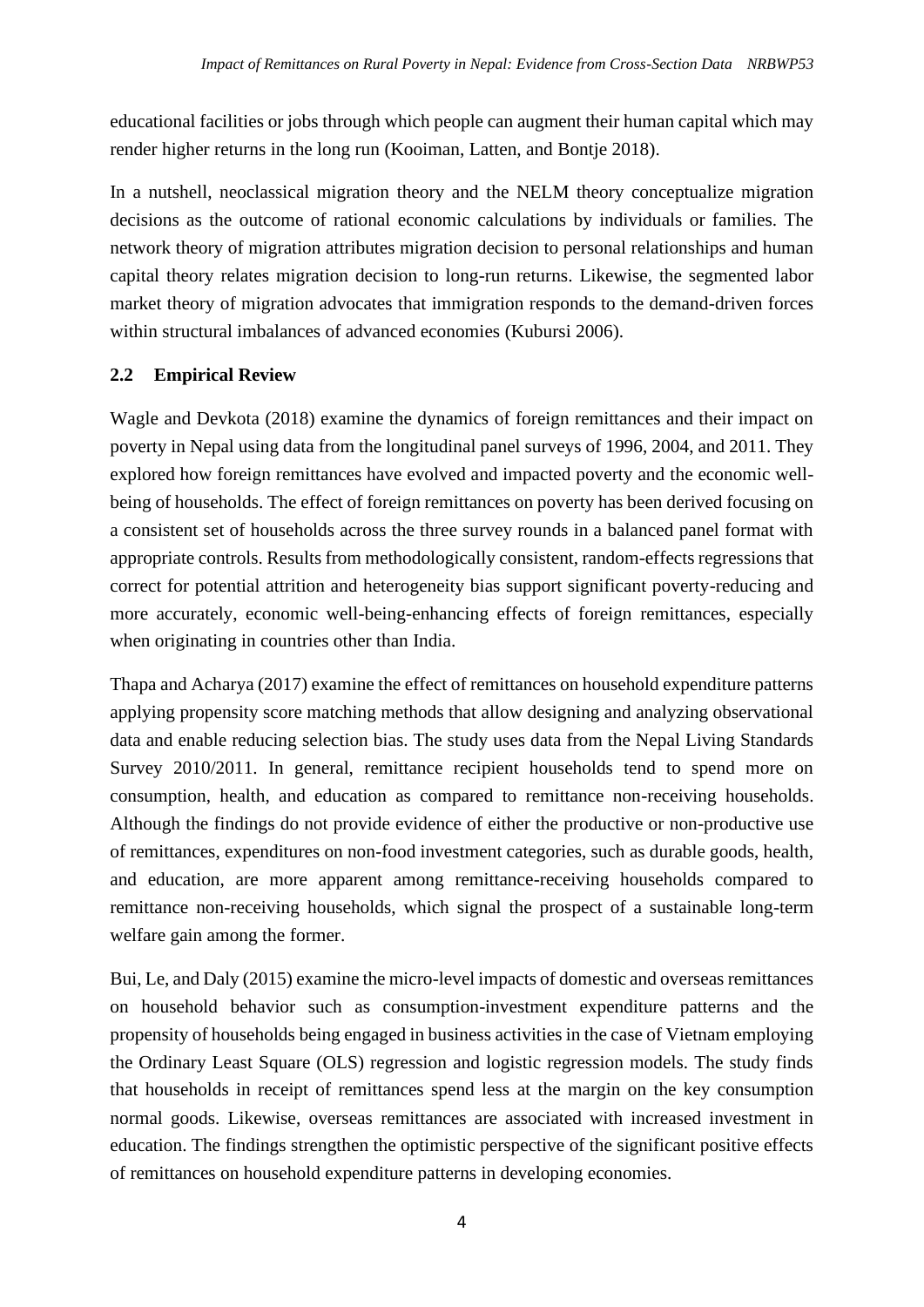Ang, Sugiyarto, and Jha (2009) examine the role of remittances in increasing household consumption and investment and thereby their potential for rebalancing economic growth and creating long-term human and capital investment. The study applies an instrument variable estimation technique and a reduced form equation to estimate the effects of remittances on household expenditure. The results indicate that remittances negatively influence the share of food consumption in the total expenditure. However, unlike previous studies, the estimations show that remittances to the Philippines do not have a significant influence on other key items of consumption or investment such as spending on education and health care. A further analysis using logistical regression shows that remittances help to lift households out of poverty. Remittances thus may help in fighting poverty in the Philippines but not in rebalancing growth, especially in the long run.

Raihan et.al (2009) examine the impacts of international remittances on household consumption expenditure and poverty in Bangladesh using computable general equilibrium modeling of the Bangladesh economy and micro-econometric analysis at the household level. The paper estimates that 1.7 out of the 9-percentage point reduction in the headcount ratio during 2000– 2005 is due to the growth in remittances. A closer look at the household level further reveals the positive and significant impacts of remittances on the household's food and housing-related expenditures. The impacts on education and health expenditures are also positive but insignificant. This implies a limited role of remittances in creating domestic demand for rebalancing growth and in developing the human capital necessary to achieve the MDGs. However, results based on logit regression suggest that the probability of the household becoming poor decreases by 5.9% if it receives remittances, which further confirms the positive impact of remittances.

Myriad of international literature attempt to disclose the relationship between remittances and poverty. Thapa and Acharya (2017) have examined the effect of remittances on household expenditure patterns using a dataset of Nepal Living Standard Survey III (2010-11), which is nearly a decade-old dataset. Also, Thapa and Acharya (2017) have not explored the impact of remittance on poverty. Wagle and Devkota (2018) have explored the relationship between remittance and poverty using a balanced panel of three rounds of NLSS from 1996 to 2010. Exploring the relationship between remittances and poverty using the new dataset unveils a novel phenomenon between them. Thus, this paper attempts to dig out the relationship between remittance and poverty using the new dataset of Nepal Household Risk and Vulnerability Survey (2016-18) by the World Bank Group.

### **III. DATA AND METHODOLOGY**

The study uses panel microdata of household risk and vulnerability survey conducted from 2016 to 2018 by the World Bank. The survey sampled 6000 households and a total of 400 PSUs from rural and urbanizing VDCs, excluding the municipal areas within the 50 districts of Nepal. The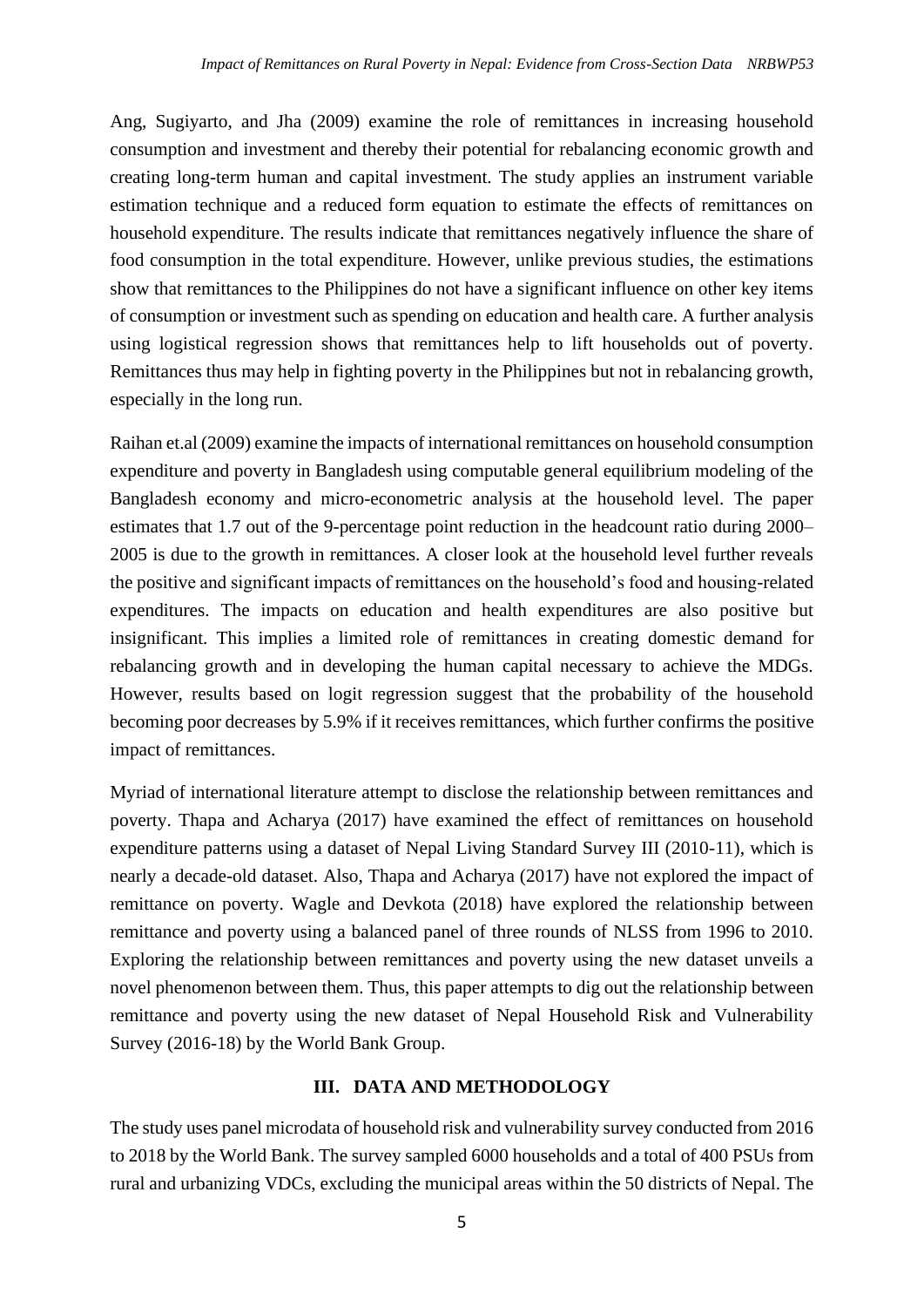majority of households in 2016 and 2017 were exposed to shocks (Walker, Kawasoe, and Shrestha 2019), so the study is confined to cross-sectional data of 2018 for descriptive and econometric analysis.

The study follows the methodology applied by Raihan et al. (2009). Two models have been derived to assess the impact of remittances on the rural poverty of Nepal. Equation (i) estimates the impact of remittances on poverty where remittance is a binary variable and Equation (ii) uses remittance in log form.

The functional form is written as follows:

$$
P_i = \beta_0 + \sum_{l=1}^{n} \beta_l S_l + \sum_{j=1}^{n} \beta_j H_j + \sum_{k=1}^{n} \beta_k Z_k + \phi \text{Remit}_i + \varepsilon_i \tag{1}
$$

$$
P_i = \beta_0 + \sum_{l=1}^n \beta_l S_l + \sum_{j=1}^n \beta_j H_j + \sum_{k=1}^n \beta_k Z_k + \phi \text{Lnremit}_i + \varepsilon_i \qquad \qquad (2)
$$

Where Pi denotes poverty, Sl is the vector of individual characteristics, H<sub>i</sub> is the vector of household characteristics, Zk is the vector of community characteristics.  $\beta_1$ ,  $\beta_j$  and  $\beta_k$  are the coefficient associated with individual characteristics, household characteristics, and community characteristics respectively. Remit in equation (i) identifies if a household is a remittance recipient. Lnremit in equation (ii) is the amount of remittance received by the household.

The econometric form is:

\n
$$
\text{Powerty} = \beta_0 + \beta_1 \text{Gender} + \beta_2 \text{Age} + \beta_3 \text{Age}^2 + \sum_{i=1}^5 \beta_{ei} \text{Education}_i + \beta_6 \text{Assets} + \beta_7 \text{Income} + \beta_8 \text{HH size} + \beta_{81} \text{HH size} + \beta_{91} \text{H} \text{Size} + \beta_{9} \text{Fallow land} + \beta_{10} \text{Upland} + \beta_{11} \text{Distance} + \beta_{12} \text{Remit} + \sum_{i=1}^2 \beta_{edj} \text{Ecobelt}_i + \sum_{k=2}^{10} \beta_{etk} \text{Ethnic}_k + \sum_{i=1}^{49} \beta_{d1} \text{Distribit}
$$
\n

\n
$$
\text{Powerty} = \beta_0 + \beta_1 \text{Gender} + \beta_2 \text{Age} + \beta_3 \text{Age}^2 + \sum_{i=1}^5 \beta_{ei} \text{Education}_i + \beta_6 \text{Assets} + \beta_7 \text{Income} + \beta_8 \text{HHsize} + \beta_{81} \text{HH size sq} + \beta_9 \text{Fallow land} + \beta_{10} \text{Upland} + \beta_{11} \text{Distance} + \beta_{12} \text{LnRemit} + \sum_{j=1}^2 \beta_{edj} \text{Ecobelt}_j + \sum_{k=2}^{10} \beta_{etk} \text{Ethnic}_k + \sum_{i=1}^{49} \beta_{di} \text{District}_i + \varepsilon \quad \text{(4)}
$$
\n

Following Raihan et al. (2009), equation (iii) and equation (iv) utilize the logit model. We have calculated the odds ratio and marginal effect. The odds ratio has no direct economic interpretation, so we have estimated marginal effects. A specification test has been carried out to confirm whether the model is correctly specified nor not. The goodness of fit statistics has been calculated to check if the model fits the data.

The study uses household-level poverty. The reason for using household-level poverty are (i) this paper seeks to determine the impact of household remittance on poverty, (ii) the simultaneous causality bias between headcount poverty and household size is evident, and (iii)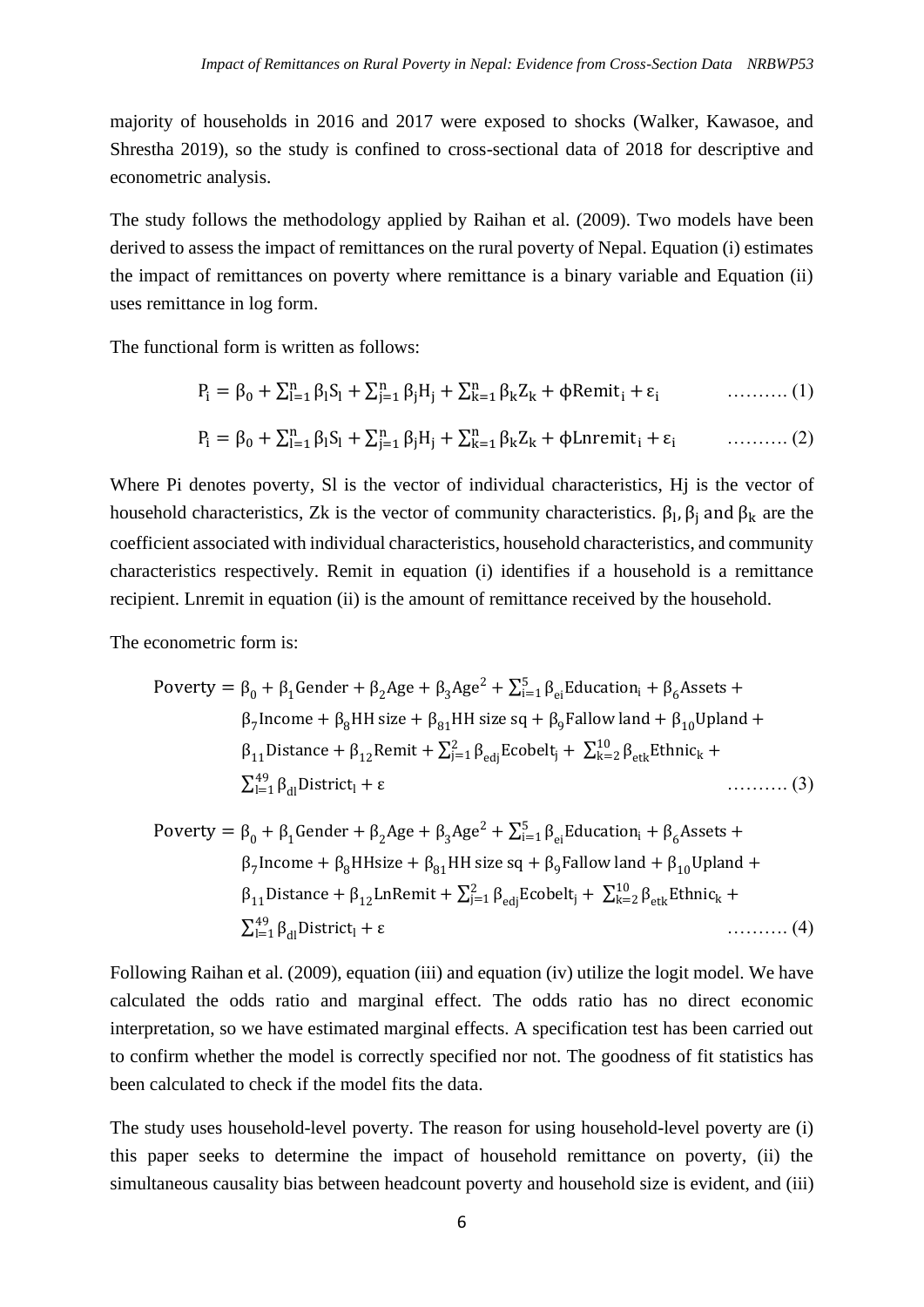using survey weights is more appropriate while using household poverty as other variables are at the household level.

## **Table 1**

## **Description of variables**

| S.N.   | Variable             | Description                                                                                                                                                              |  |  |  |
|--------|----------------------|--------------------------------------------------------------------------------------------------------------------------------------------------------------------------|--|--|--|
| 1      | Poverty              | It is a binary variable where '1' represents poor and '0' represents non-<br>poor.                                                                                       |  |  |  |
| 2      | Gender               | It is a binary variable where '1' represents female and '0' represents<br>male. Male is a reference category.                                                            |  |  |  |
| 3      | Age                  | It is a continuous variable in log form.                                                                                                                                 |  |  |  |
| 4      | Age squared $(Age2)$ | It is a continuous variable in log form.                                                                                                                                 |  |  |  |
| 5      | Education            | It is an ordinal variable. Bachelor's and above has been used as the<br>benchmark category.                                                                              |  |  |  |
| 6      | Assets               | It is the total assets owned by the household. It is a continuous variable<br>in log form.                                                                               |  |  |  |
| $\tau$ | Income               | It is the total income earned by the household excluding remittance<br>income. It is a continuous variable in log form.                                                  |  |  |  |
| 8      | HH size              | HH size is household size. It is a continuous variable.                                                                                                                  |  |  |  |
| 9      | HH size sq           | HH size sq is square of HH size.                                                                                                                                         |  |  |  |
| 9      | Fallow               | Fallow denotes fallow land and measured in square meters. It is a<br>continuous variable in log form.                                                                    |  |  |  |
| 10     | Upland               | Upland denotes a form of land and is measured in square meters. It is<br>a continuous variable in log form.                                                              |  |  |  |
| 11     | Distance             | Distance of household measured as the average distance of household<br>from the market, bank, motorable road, and black-topped road. Log<br>transformation is performed. |  |  |  |
| 12     | Remit                | It is a binary variable where '1' represents a household that received<br>remittance and '0' represents a household without remittance.                                  |  |  |  |
| 13     | RemitRs              | 'RemitRs' denotes the total amount of remittance received by a<br>household in 2018. It is a continuous variable.                                                        |  |  |  |
| 14     | EcoBelt              | It is a categorical variable, where '1' denotes Himalayan, '2' denotes<br>Hilly, and '3' denotes Terai. Terai district has been taken as a reference<br>category.        |  |  |  |
| 15     | Ethnicity            | It is a categorical variable with 10 ethnic groups. Brahmin Hill has<br>been taken as a reference category.                                                              |  |  |  |
| 16     | Districts            | Fifty districts are used to control for area-level effect. Jhapa district has<br>been taken as a reference category.                                                     |  |  |  |

The study adopted the methodology of NLSS-III for determining the items to be included in the consumption aggregates. The accounting for the use of durable goods is adopted from Deaton and Zaidi (2002).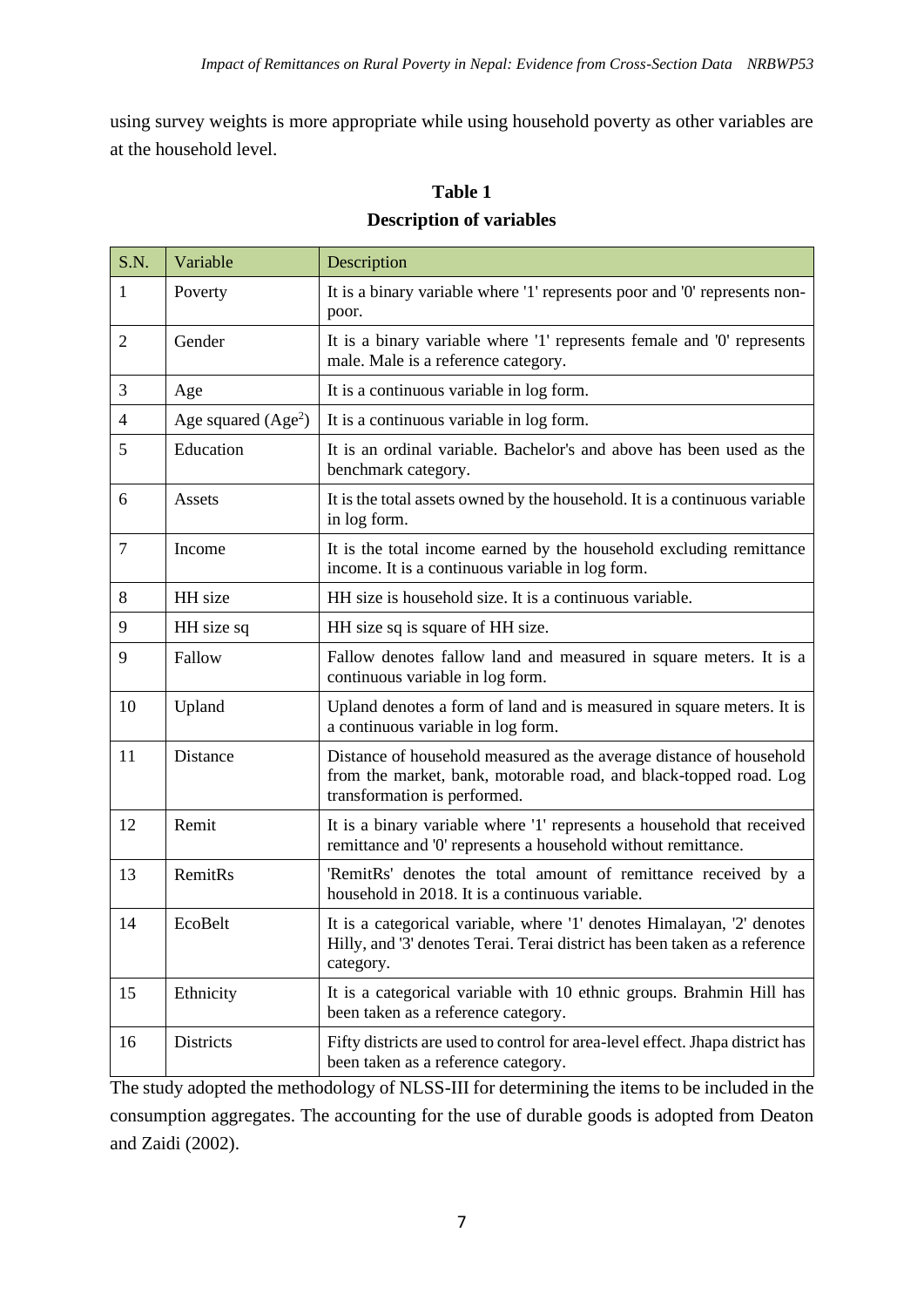Following Deaton and Zaidi (2002), the use of durable goods is calculated as:

Services from durable goods =  $C_i \times ((i_i - \pi) + \delta_i)$ 

Where,  $C_i$  = Current value of durable goods; i = nominal interest rate;  $\pi$  = inflation rate;  $\delta$  = rate of depreciation

The weighted average lending rate of 12.3 percent (NRB 2019a) and the inflation rate of 4.6 percent (NRB 2019b) are used. The depreciation rate of durable goods is extracted from NLSS-III. The purchased price and the date of purchase of durable goods are not disclosed in the dataset, so it is assumed that the durable goods have been used for two years on average. Moreover, to avoid simultaneous casuality bias, the value of durable goods net depreciation has been used while calculating the value of total assets of a household..

### **IV. RESULT AND DISCUSSION**

#### **4.1 Descriptive Statistics**

Under descriptive statistics, we have calculated the mean, standard deviation, minimum, and maximum of all the variables under study. A total of 5,645 households were sampled. Table 2 depicts the descriptive statistics of the variables. Survey weights have been used to deduce the descriptive statistics.

| Variables                  | Obs  | Mean    | <b>SD</b> | Min   | Max       |
|----------------------------|------|---------|-----------|-------|-----------|
| Gender $(1 =$ Female)      | 5645 | 0.23    | 0.42      | 0.00  | 1.00      |
| Age                        | 5645 | 50.45   | 13.64     | 15.00 | 95.00     |
| Education status\$         | 5645 |         | 1.26      | 1.00  | 6.00      |
| Assets ('000' Rs.)         | 5645 | 2304.59 | 12707.46  | 2.00  | 809500.00 |
| Income $(000 \text{ Rs.})$ | 5645 | 133.61  | 247.77    | 0.00  | 6500.00   |
| HH size                    | 5645 | 4.91    | 2.04      | 1.00  | 17.00     |
| Fallow                     | 5645 | 929.39  | 3052.38   | 0.00  | 67726.31  |
| Upland                     | 5645 | 2664.01 | 4937.96   | 0.00  | 115134.74 |
| Distance of Household      | 5645 | 7.41    | 10.04     | 0.00  | 87.68     |
| Remit $(1 = received)$     | 5645 | 0.38    | 0.49      | 0.00  | 1.00      |
| Remit ('000' Rs.)          | 5645 | 73.67   | 178.52    | 0.00  | 5000.00   |
| Poverty\$\$                | 5645 | 0.197   | 0.39      | 0.00  | 1.00      |

## **Table 2 Descriptive statistics of variables under study**

Note: \$ Median value is 2; \$\$ Household-level poverty; Nominal scale variables such as Ecological belt, Ethnicity, and Districts have been excluded while calculating descriptive statistics

*Source: Author's calculation*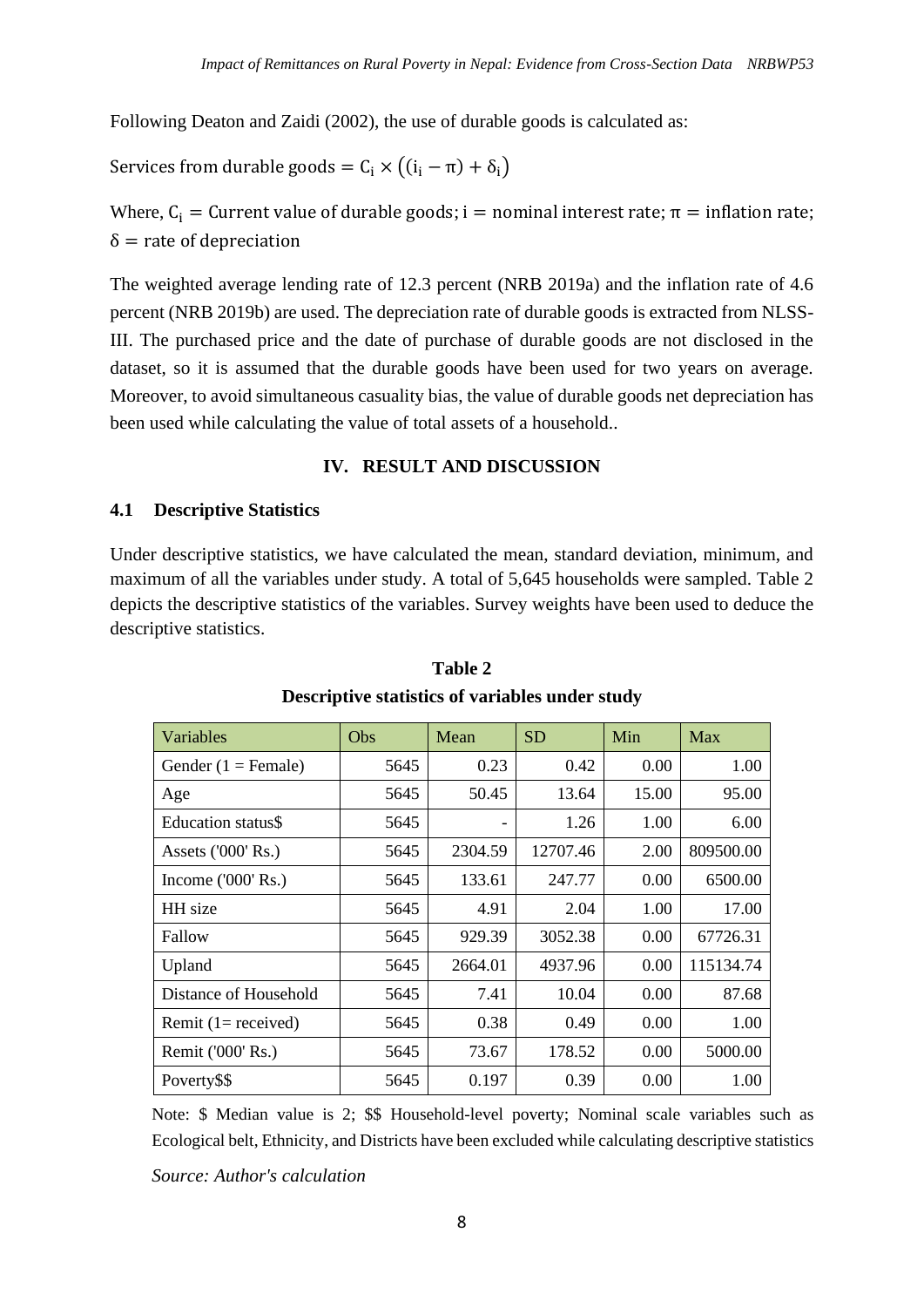The descriptive analysis in Table 2 reveals that 23 percent of households are headed by females. The average age of the household is 50 years and the average household size is about 5. About 38 percent of the household received remittances in 2018. The poverty rate stands at 21 percent at the individual level and 19 percent at the household level. Individual weights and household weights have been used to derive these poverty figures.

Table 3 depicts the correlation matrix. Age, education, assets, income, household size, and remittance are negatively correlated with individual as well as household-level poverty. Household income is positively correlated to household size. Distance is positively correlated to poverty. The details of correlation coefficients are presented in Table 3.

| Variables   | Poverty\$\$      | Poverty\$ | Gender       | Age       | Age2            | Education | <b>Assets</b> |
|-------------|------------------|-----------|--------------|-----------|-----------------|-----------|---------------|
| Poverty\$\$ | 1                |           |              |           |                 |           |               |
| Poverty\$   | $0.458*$         | 1         |              |           |                 |           |               |
| Gender      | $-0.090*$        | 0.026     | $\mathbf{1}$ |           |                 |           |               |
| Age         | $-0.028*$        | $-0.043*$ | $0.231*$     | 1         |                 |           |               |
| Age squared | $-0.012$         | $-0.043*$ | $0.208*$     | $0.988*$  | 1               |           |               |
| Education   | $-0.184*$        | $-0.180*$ | $0.211*$     | $-0.306*$ | $-0.301*$       | 1         |               |
| Assets      | $-0.054*$        | $-0.054*$ | 0.021        | $0.037*$  | $0.037*$        | $0.089*$  | 1             |
| Income      | $-0.039*$        | $0.034*$  | $0.109*$     | $-0.009$  | $-0.017$        | $0.034*$  | 0.023         |
| HH size     | $-0.234*$        | $0.271*$  | $0.193*$     | $0.068*$  | $0.051*$        | $-0.057*$ | 0.025         |
| Fallow      | $-0.060*$        | $-0.061*$ | $0.035*$     | $0.057*$  | $0.056*$        | $0.048*$  | $0.030*$      |
| Upland      | $-0.131*$        | $-0.105*$ | $0.106*$     | $0.112*$  | $0.105*$        | $0.158*$  | $0.203*$      |
| Distance    | 0.017            | $0.055*$  | 0.012        | $-0.001$  | 0.002           | $-0.058*$ | $-0.046*$     |
| Remit       | $-0.034*$        | $-0.019$  | $-0.299*$    | $0.045*$  | $0.042*$        | $-0.138*$ | $-0.024$      |
| Remit (Rs.) | $-0.081*$        | $-0.082*$ | $-0.159*$    | $0.042*$  | $0.037*$        | $-0.027*$ | 0.015         |
|             |                  |           |              |           |                 |           |               |
| Variables   | Income           | HH size   | Fallow       | Upland    | <b>Distance</b> | Remit     | Remit (Rs.)   |
| Income      | 1                |           |              |           |                 |           |               |
| HH size     | $0.163*$         | 1         |              |           |                 |           |               |
| Fallow      | $-0.004$         | $-0.004$  | 1            |           |                 |           |               |
| Upland      | $\boldsymbol{0}$ | $0.094*$  | $0.146*$     | 1         |                 |           |               |
| Distance    | $-0.064*$        | $0.053*$  | $0.109*$     | $-0.075*$ | 1               |           |               |
| Remit       | $-0.143*$        | $-0.038*$ | $-0.002$     | $-0.015$  | $-0.006$        | 1         |               |
| Remit (Rs.) | $-0.093*$        | $-0.024$  | $0.059*$     | 0.016     | $-0.027*$       | $0.516*$  | $\mathbf{1}$  |

# **Table 3 Correlation matrix**

Note: \*p<0.05

*Source: Author's calculation*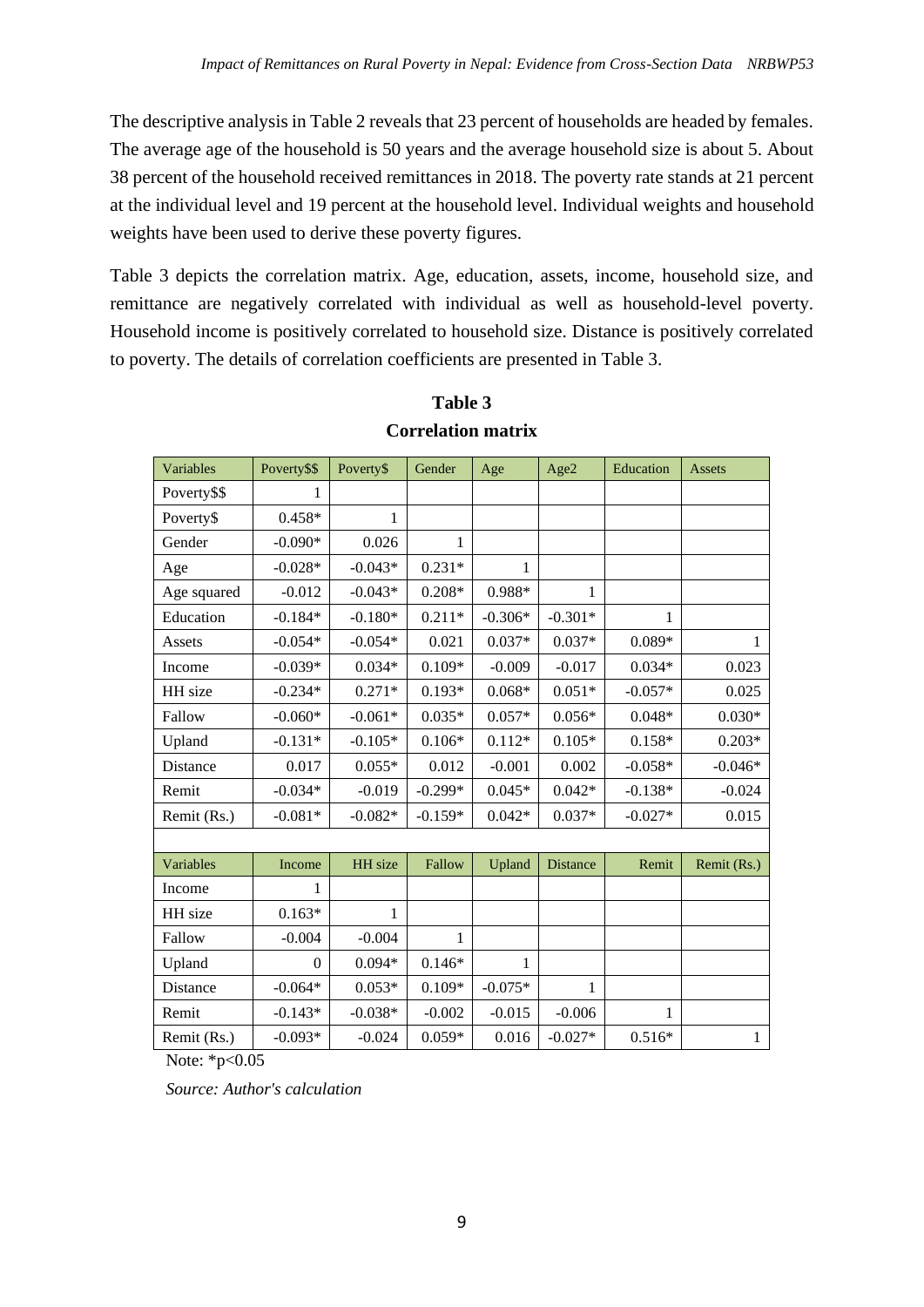## **4.2 Descriptive Analysis of Remittance and Poverty**

Remittance is the primary source of livelihood for rural households. Figure 1 depicts the households by remittance. The result represents entire rural households as survey weights have been applied to derive the result. About 38.3 percent of total rural households received remittance in 20181.





Labor migration from Nepal is a predominantly male phenomenon with the share of female migrant workers accounting for a little about 5 percent (MOLESS 2020). Consequently, 65.4 percent of households headed by females received remittance, but only 30.1 percent of households headed by males received remittance in 2018 (Annex 4). This represents that foreign employment is dominant in female-headed households. Likewise, About one-fourth of those households with migrant workers did not receive remittance in 2018. (Annex 4).

Sixty-one percent of households were sent remittance by migrant workers abroad, 26.8 percent of households received remittance from within Nepal, and 12.0 percent of households received remittance from migrants in both Nepal and Abroad (Figure 2). Remittance inflow of whooping Rs. 879 billion in 2018 also supports the fact that the majority of Nepalese receive remittance from aborad (NRB 2019b).

The same result has been reported by Walker, Kawasoe, and Shrestha (2019).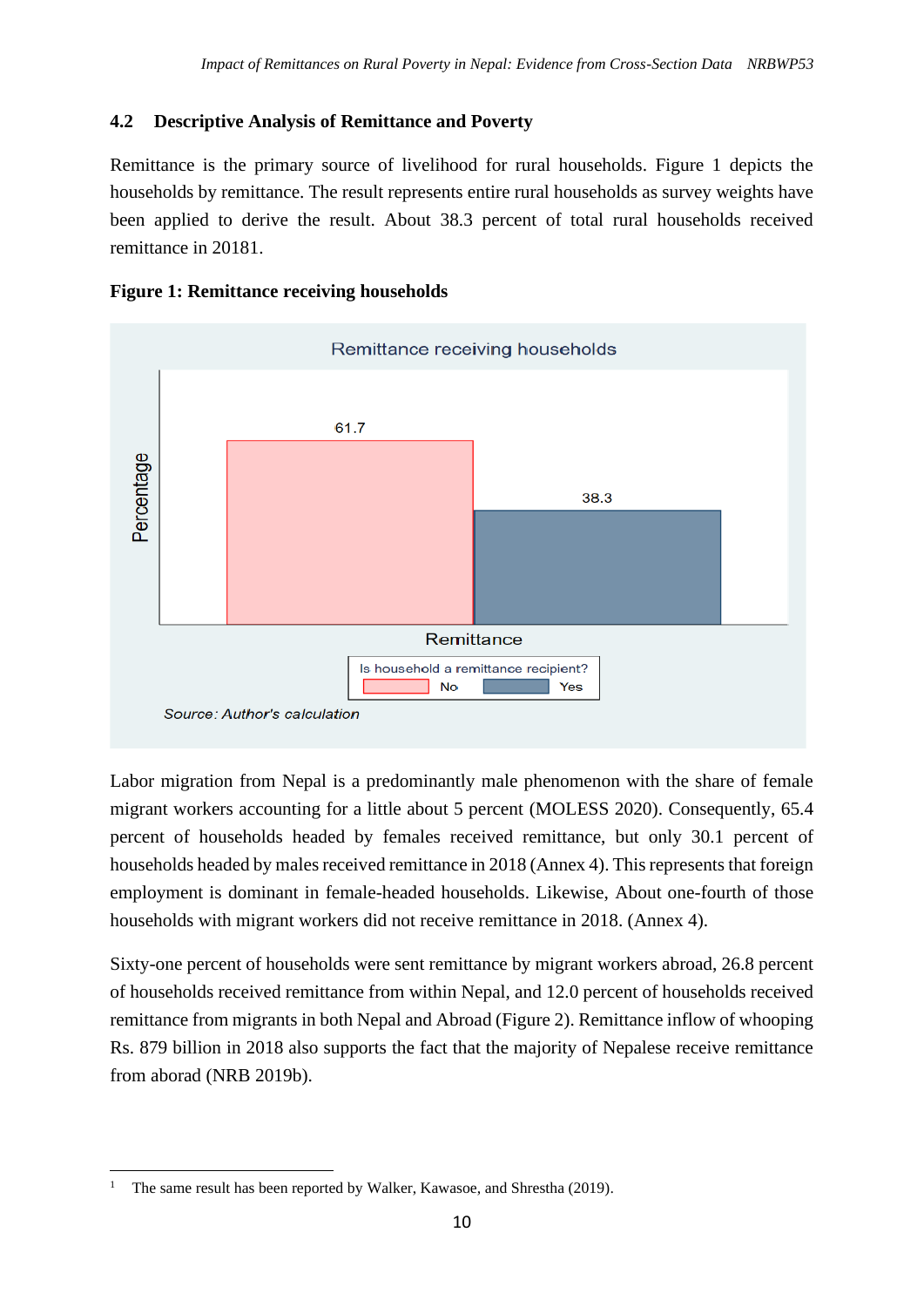### **Figure 2: Source of remittance**



Likewise, Magar ethnic group has the highest remittance recipients. 44.2 percent of households with uneducated heads received remittances, and 39.1 percent of households in rural municipalities received remittances. The detailed figure is presented in Annex 3.

About 41 percent of households living in the Hilly region received remittances in 2018. Likewise, 37.2 percent and 32.0 percent of households in the Terai and Himalayan region received remittances (Annex 4). NLSS III concluded that two in three households in the Terai region and every one in two households in the Hilly and Himalayan region receive remittances (CBS 2011).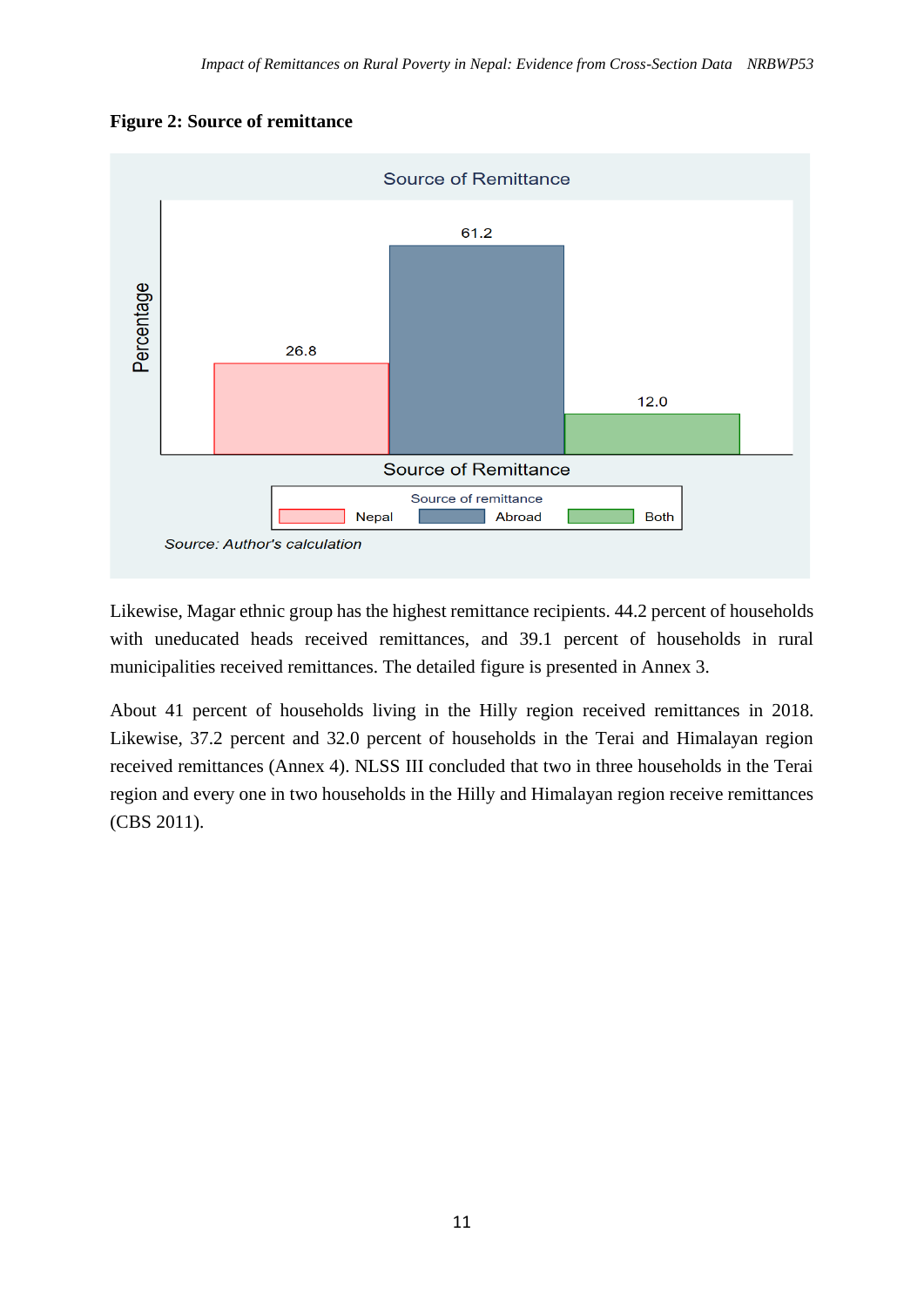



About 1 in every 5 households in rural Nepal are poor (Figure 3). Remittance has played a catalyst role in reducing poverty. 20.2 percent of households not receiving remittances are poor, which is greater than those of remittance-receiving households with 19.0 percent (Annex 4).

### **4.3 Econometric Analysis**

For econometric analysis, the logit model has been applied. Odds ratio and marginal effects have been calculated to interpret the impact of individual characteristics, household characteristics, and remittance on poverty. Table 4 presents the odds ratio and marginal effects only. The detailed result is presented in Annex 1 and Annex 2.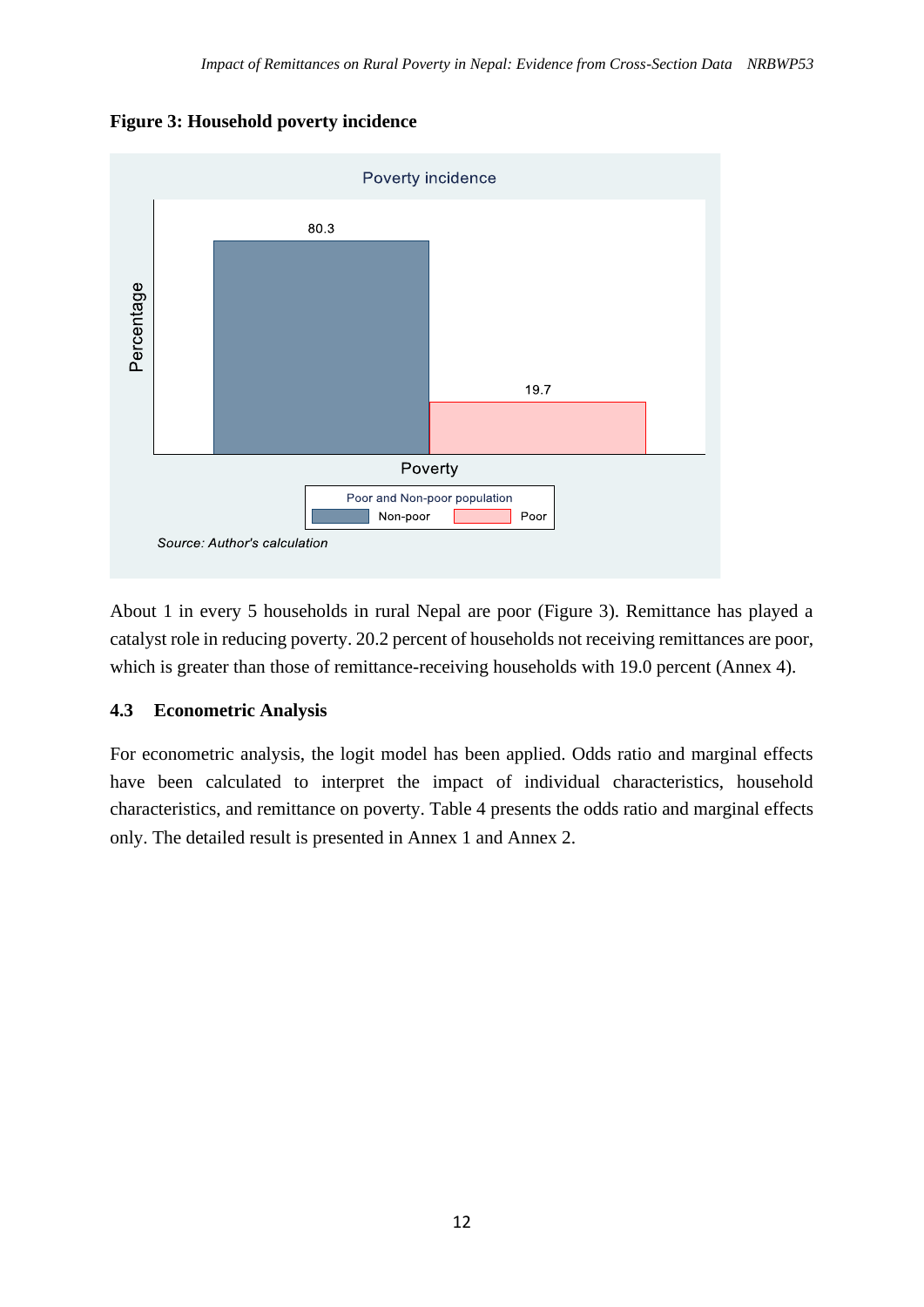|                                                         | Logged Remittance (Rs.) |                  | Remittance received or not |                         |
|---------------------------------------------------------|-------------------------|------------------|----------------------------|-------------------------|
| Poverty                                                 | Odds ratio              | Marginal effects | Odds ratio                 | <b>Marginal effects</b> |
| Gender ('Male' omitted)                                 |                         |                  |                            |                         |
| Female                                                  | 0.825                   | $-0.0160$        | 0.814                      | $-0.0170$               |
| Age                                                     | $0.922***$              | $-0.00703***$    | $0.922***$                 | $-0.00706***$           |
| Age squared                                             | $1.001***$              | $6.13e-05***$    | $1.001***$                 | $6.16e-05***$           |
| Assets                                                  | $0.576***$              | $-0.0477***$     | $0.575***$                 | $-0.0478***$            |
| Income                                                  | 0.977***                | $-0.00200$ ***   | $0.977***$                 | $-0.00199$ ***          |
| HH size                                                 | $0.381***$              | $-0.0834***$     | $0.381***$                 | $-0.0834***$            |
| HH size squared                                         | 1.037***                | $0.00317***$     | 1.037***                   | $0.00317***$            |
| Fallow                                                  | $1.016**$               | $0.00141**$      | $1.016**$                  | $0.00141**$             |
| Upland                                                  | $1.021***$              | $0.00179***$     | $1.021***$                 | $0.00179***$            |
| Distance                                                | $1.176***$              | $0.0140***$      | $1.176***$                 | $0.0140***$             |
| Remit (Rs.)                                             | $0.987***$              | $-0.00112***$    |                            |                         |
| Remittance ('Not received' omitted)                     |                         |                  |                            |                         |
| <b>Remittance Received</b>                              |                         |                  | $0.764**$                  | $-0.0228**$             |
| <b>Education status ('Bachelors and above' omitted)</b> |                         |                  |                            |                         |
| No schooling                                            | $10.46***$              | $0.248***$       | $10.42***$                 | $0.248***$              |
| Primary                                                 | 6.465***                | $0.243***$       | $6.431***$                 | $0.242***$              |
| Secondary                                               | $3.630**$               | $0.152**$        | $3.616**$                  | $0.151**$               |
| <b>SLC</b>                                              | 2.197                   | 0.0899           | 2.192                      | 0.0896                  |
| $\overline{2}$                                          | $2.542*$                | $0.113*$         | 2.540*                     | $0.113*$                |
| <b>Ecological belt ('Terai' omitted)</b>                |                         |                  |                            |                         |
| Himalayan                                               | 69.12***                | $0.768***$       | 69.19***                   | $0.768***$              |
| Hilly                                                   | 11.47**                 | $0.266**$        | 11.48**                    | $0.266**$               |
| Constant                                                | 920.9***                |                  | 1,090***                   |                         |
| Observations                                            | 5,645                   | 5,645            | 5,645                      | 5,645                   |

# **Table 4 Impact of remittances on rural poverty<sup>2</sup>**

Note: \*\*\* p<0.01, \*\* p<0.05, \* p<0.1

*Source: Author's Calculation*

The goodness of fit is not significant at 5 percent reveals that the model fits the data well and the measure of fit reports the count R2 of 0.85 represents that 85 percent of the data fit the regression model (Annex 5). The model is free from specification test as 'hat' is significant and 'hat squared' is insignificant at 5 percent (Annex 5). The model suffers from heteroskedasticity but is free from multicollinearity (Annex 5). Survey weights have been applied in carrying out

<sup>&</sup>lt;sup>2</sup> The complete regression result is presented in Annex 1 and Annex 2.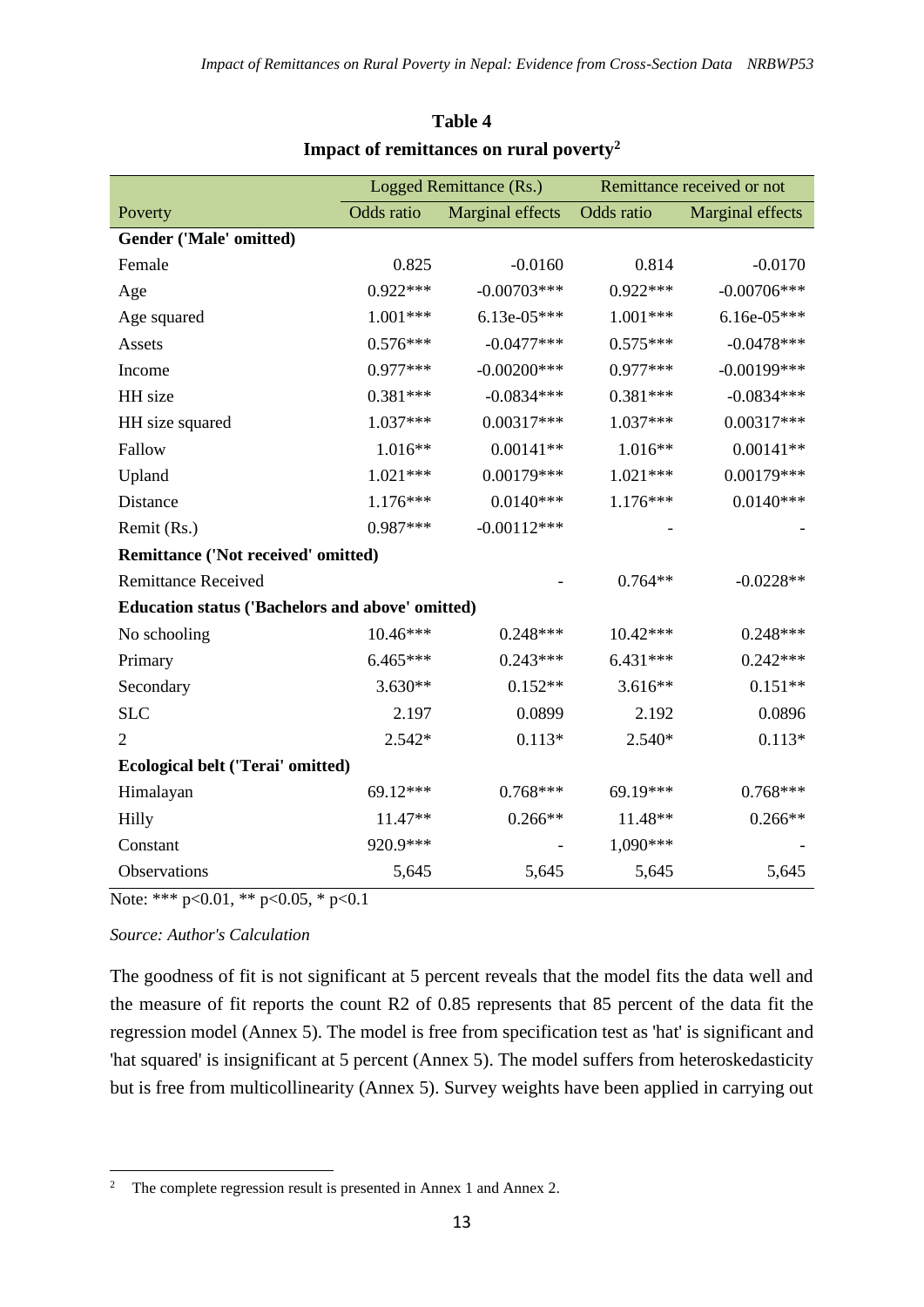logit regression to correct for heteroskedasticity error terms (Solon, Haider, and Wooldridge 2013).

The coefficients of the two models are almost identical. Age and Household size have a 'U' shaped relationship with poverty. An odds ratio of 0.57 for assets means that the households with higher assets have about half or 50 percent, of odds of plunging into poverty as the households with lower assets. The marginal effect reveals that the probability of households falling into poverty reduces by 4.8 percent with a one percent rise in household assets. Likewise, Fallow land and upland also tend to increase poverty but have a very small impact. With the increase in distance of the average household from the market, banks, and roads by 1 percent, the log odds of the household being poor increases by 0.18. Marginal effects suggest that a 1 percent increase in the average distance of households from the market, banks, and roads is likely to increase poverty by 1.4 percent. Hence, remote households are exposed to poverty.

Education is a significant factor in reducing poverty. Households with educated household heads are less likely to fall into poverty. Households in the Himalayan and Hilly region are highly vulnerable to poverty as compared to that of the Terai region. Remittance lessens poverty. The remittance recipient households are less exposed to poverty as compared to remittance non-recipient households. Remittance receiving households are 2.3 percent less likely to get caught in poverty as compared to remittance non-receiving households. Moreover, the probability of households plunging into poverty decreases by about 1.1 percent with every 10 percent increase in remittance inflow to households. The findings of this study confirm with Raihan et al. (2009) and Ang, Sugiyarto, and Jha (2009).

### **V. CONCLUSION**

With foreign employment being an increasingly popular trend in Nepalese households, remittances have turned into one of the major sources of livelihood for Nepalese households. About 38 percent of rural households received remittances in 2018. About 65 percent of households headed by females received remittances compared to 30 percent of households headed by head counterparts. About 41 percent, 31 percent, and 32 percent of households living in the Hilly region, Terai, and Himalayan region received remittances respectively in 2018.

About 1 in every 5 households in rural Nepal are poor. the probability of households falling into poverty reduces by 4.8 percent with a one percent rise in household assets. Fallow land and upland also tend to increase poverty but have a very small impact. 1 percent increase in the average distance of households from market, banks, and roads is likely to increase poverty by 1.4 percent. Households with educated household heads are less likely to fall into poverty. Remittance receiving households are 2.3 percent less likely to get caught in poverty as compared to remittance non-receiving households. the probability of households plunging into poverty decreases by about 1.1 percent with every 10 percent increase in remittance inflow.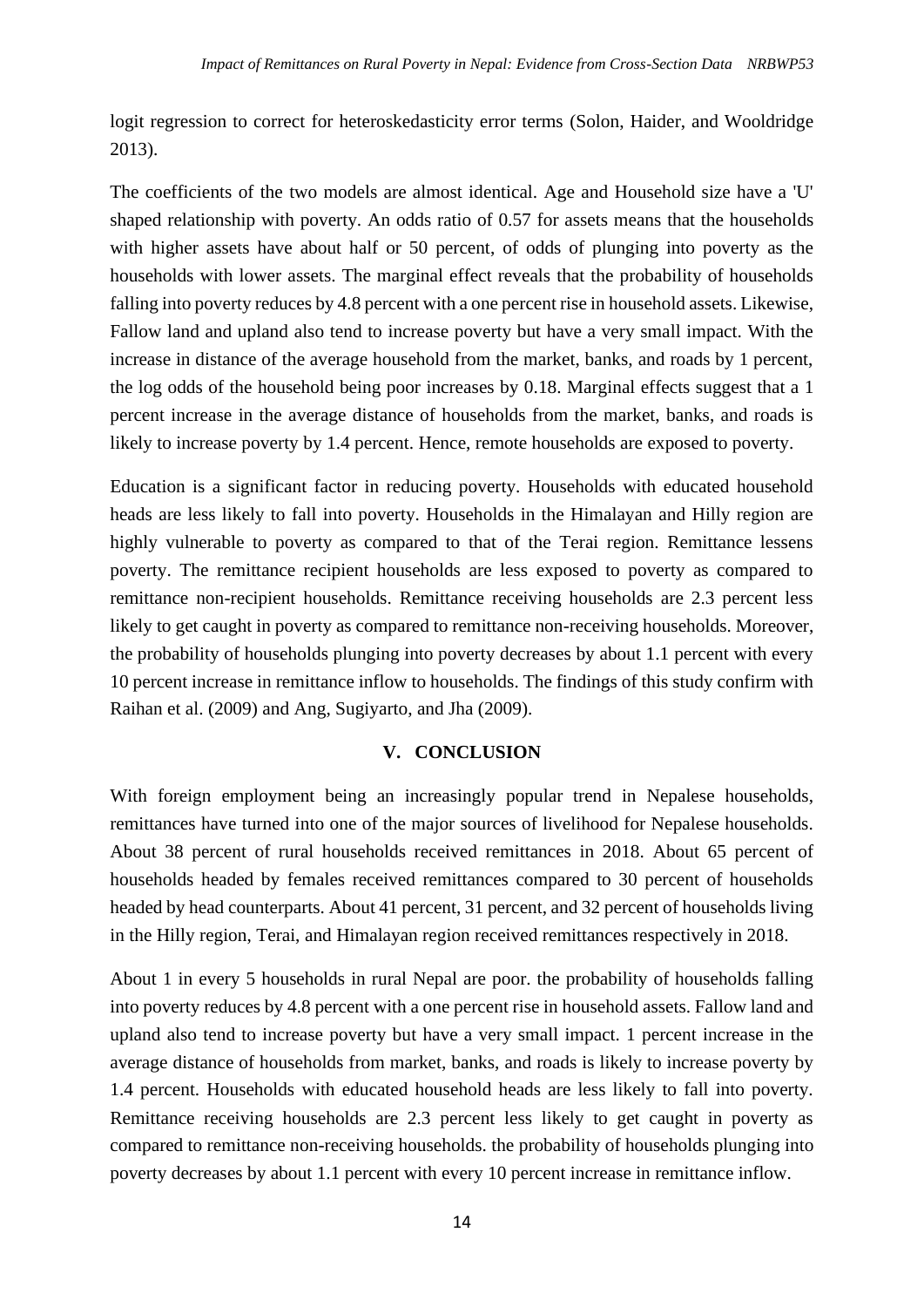Nepalese households use remittance primarily for consumption purposes. Remittance receiving households are twice less likely to fall into poverty in Bangladesh as compared to Nepal. About 2 percent of total remittance inflows in Nepal contribute to capital formation. The utilization of remittance inflows in the productive sector enhances the output and consequently aids in further poverty reduction.

#### **REFERENCES**

- Ang, A.P., Sugiyarto G., and S Jha. 2009. "Remittance and Household Behavior in the Philippines." Asian Development Bank.
- Borjas, George. 1987. "Self-Selection and the Earnings of Immigrants." Cambridge, MA. https://doi.org/10.3386/w2248.
- Bui, T. T. N., Le, T.T. N. and K. J. Daly. 2015. "Microlevel Impacts of Remittances on Household Behavior: Viet Nam Case Study." Emerging Markets Review 25 (December): 176–90. https://doi.org/10.1016/j.ememar.2015.10.001.
- CBS. 2011. NLSS-III. Kathmandu: Central Bureau of Statistics.
- Deaton, Angus and Salman Zaidi. 2002. "Guidelines for Constructing Consumption Aggregates for Welfare Analysis." https://openknowledge.worldbank.org/ handle/10986/14101.
- Kooiman, N., Latten, J. and M. Bontje. 2018. "Human Capital Migration: A Longitudinal Perspective." Tijdschrift Voor Economische En Sociale Geografie 109 (5): 644–60. https://doi.org/10.1111/TESG.12324.
- Kubursi, Atif. 2006. "The Economics of Migration and Remittances Under Globalization." https://static.un.org/en/ecosoc/meetings/2006/hls2006/ Preparatory/Statements/Kubursi\_RT6.pdf.
- MoF. 2020. "Economic Survey." Kathmandu: Ministry of Finance.
- MOLESS. 2020. "Nepal Labour Migration Report 2020." Kathmandu: Ministry of Labour, Employment, and Social Security
- NRB. 2019a. "Banking & Financial Statistics." Kathmandu: Nepal Rastra Bank
	- ———. 2019b. "Current Macroeconomic and Financial Situation." https://www.nrb.org.np/contents/uploads/2019/12/1.-CMEs-Annual\_-Nepali-Final-Compilation-2075-76-Updated.pdf.
- ———. 2020. "Current Macroeconomic and Financial Situation." Kathmandu. https://www.nrb.org.np/red/current-macroeconomic-and-financial-situation-tables-based-onannual-data-of-2019-20/.
- Raihan, S., Khondker, B. H., Sugiyarto, G. and S. Jha. 2009. "Remittances and Household Welfare: A Case Study of Bangladesh." Asian Development Bank. 2009. https://www.adb.org/publications/remittances-and-household-welfare-case-study-bangladesh.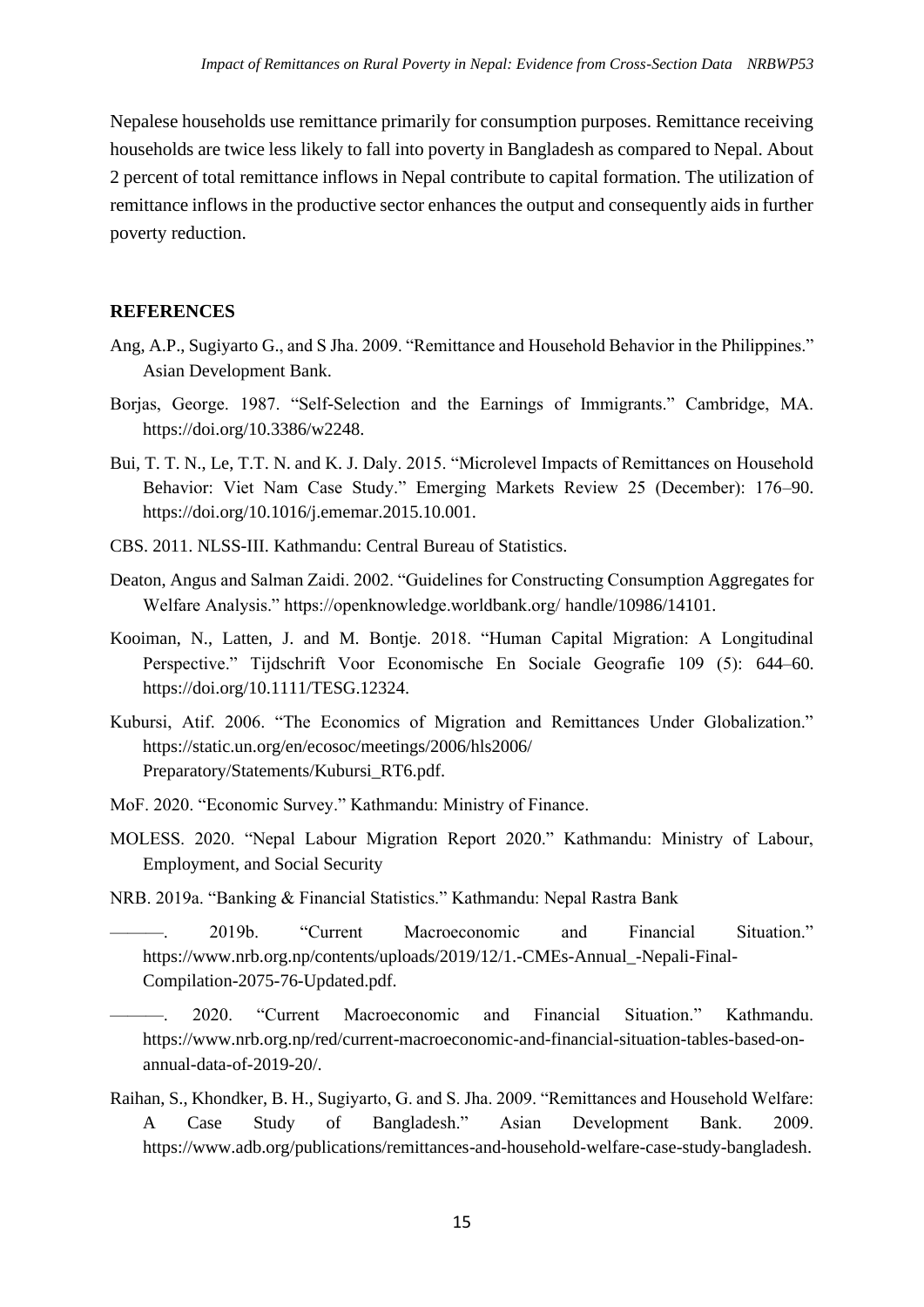- Solon, G., Haider, S. and J. Wooldridge. 2013. "What Are We Weighting For?" Cambridge, MA. https://doi.org/10.3386/w18859.
- Taylor, J. Edward. 1999. "The New Economics of Labour Migration and the Role of Remittances in the Migration Process." International Migration 37 (1): 63–88. https://doi.org/10.1111/1468- 2435.00066.
- Thapa, S. and S. Acharya. 2017. "Remittances and Household Expenditure in Nepal: Evidence from Cross-Section Data." Economies 5 (2): 16. https://doi.org/10.3390/economies5020016.
- United Nations. 2020. World Migration Report.
- Wagle, U. R., and S. Devkota. 2018. "The Impact of Foreign Remittances on Poverty in Nepal: A Panel Study of Household Survey Data, 1996–2011." World Development 110 (October): 38– 50. https://doi.org/10.1016/j.worlddev. 2018.05.019.
- Walker, T., Jacoby, H., Social Protection, Jobs Global Practice, and (World Bank). 2019. "Nepal Household Risk and Vulnerability Survey (HRVS) 2016 - 2018, Ref. NPL\_2016- 2018 HRVS v01 M. Dataset Downloaded from Https://Microdata.Worldbank.Org/Index.Php/Access\_licensed/Track/829 on 06/29/2020." 2019.
- Walker, T., Kawasoe, Y. and J. Shrestha. 2019. "Risk and Vulnerability in Nepal Findings from the Household Risk and Vulnerability Survey."
- World Bank. 2020. "Personal Remittances, Received (Current US\$)." World Bank. 2020. https://data.worldbank.org/indicator/BX.TRF.PWKR.CD.DT.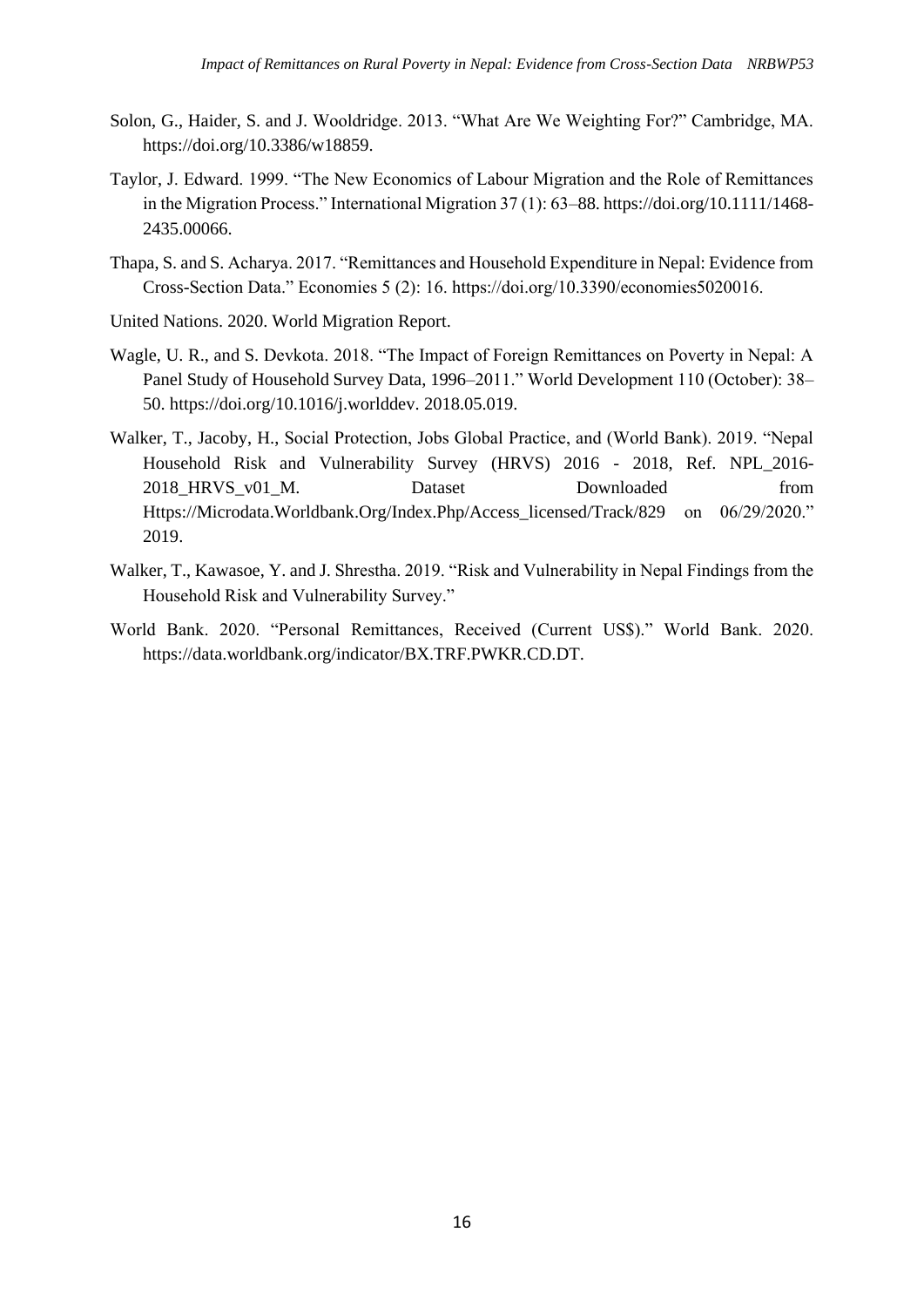### **ANNEXES**

#### **Annex 1**

#### **Poverty (1) (2) (3) Logit Coeff Odds ratio Marginal effects Gender ('Male' omitted)** Female **19.193** 10.825 -0.0160 Age  $-0.0812***$   $0.922***$   $-0.00703***$ Age squared 0.000708\*\*\* 1.001\*\*\* 6.13e-05\*\*\* Assets -0.576\*\*\* 0.576\*\*\* -0.0477\*\*\* Income  $-0.0231***$   $-0.0277***$   $-0.00200***$ HH size  $-0.965***$   $-0.381***$   $-0.0834***$ HH size squared 0.0367\*\*\* 1.037\*\*\* 0.00317\*\*\* Fallow  $0.0163**$   $1.016**$   $0.00141**$ Upland 0.0207\*\*\* 1.021\*\*\* 0.00179\*\*\* Distance 0.0140\*\*\* 0.0140\*\*\* 1.176\*\*\* 0.0140\*\*\* Remit (Rs.)  $-0.0130***$   $-0.987***$   $-0.00112***$ **Education status ('Bachelors and above' omitted)** No schooling 2.348\*\*\* 10.46\*\*\* 0.248\*\*\* Primary 1.866\*\*\* 6.465\*\*\* 0.243\*\*\* Secondary 2.289\*\* 3.630\*\* 0.152\*\* SLC 0.787 2.197 0.0899  $+2$  0.933\* 2.542\* 0.113\* **Ecological belt ('Terai' omitted)** Himalayan 4.236\*\*\* 69.12\*\*\* 0.768\*\*\* Hilly 2.440\*\* 11.47\*\* 0.266\*\* **Ethnicity ('Brahmin Hill' omitted)** Chhetri -0.300 0.741 -0.0240 Magar 6.0112 -0.135 0.874 -0.0112 Tharu 1.247 0.0206 Tamang 0.0710 1.074 0.00630 Kami 0.580\*\*\* 1.786\*\*\* 0.0622\*\*\* Rai 20.224 1.251 0.0211 Thakuri -0.0243 0.976 -0.00208 Newar **-0.0173** 0.983 -0.00149 Others 0.0434\*\*\* 0.0434\*\*\* 0.0434\*\*\* 0.0434\*\*\* 0.0434\*\*\* 0.0434\*\*\* 0.0434\*\*\* 0.0434 **District ('Jhapa' omitted)** Taplejung -2.255\*\*\* 0.105\*\*\* -0.0858\*\*\*  $\text{Ilam}$   $-2.287***$   $0.102***$   $-0.0883***$ Morang 2.927\*\*\* 18.68\*\*\* 0.547\*\*\* Sunsari 0.971 2.642 0.12 Dhankuta 2.379\*\* 10.80\*\* 0.433\*\* Bhojpur 0.0384 1.039 0.00337 Solukhumbu -3.517\*\*\* 0.0297\*\*\* -0.0949\*\*\* Okhaldhunga -1.743\*\* 0.175\*\* -0.0785\*\*\* Khotang 1.438\* 0.237\* -0.0724\*\*\*

#### **Impact of remittance (in rupees) on household poverty**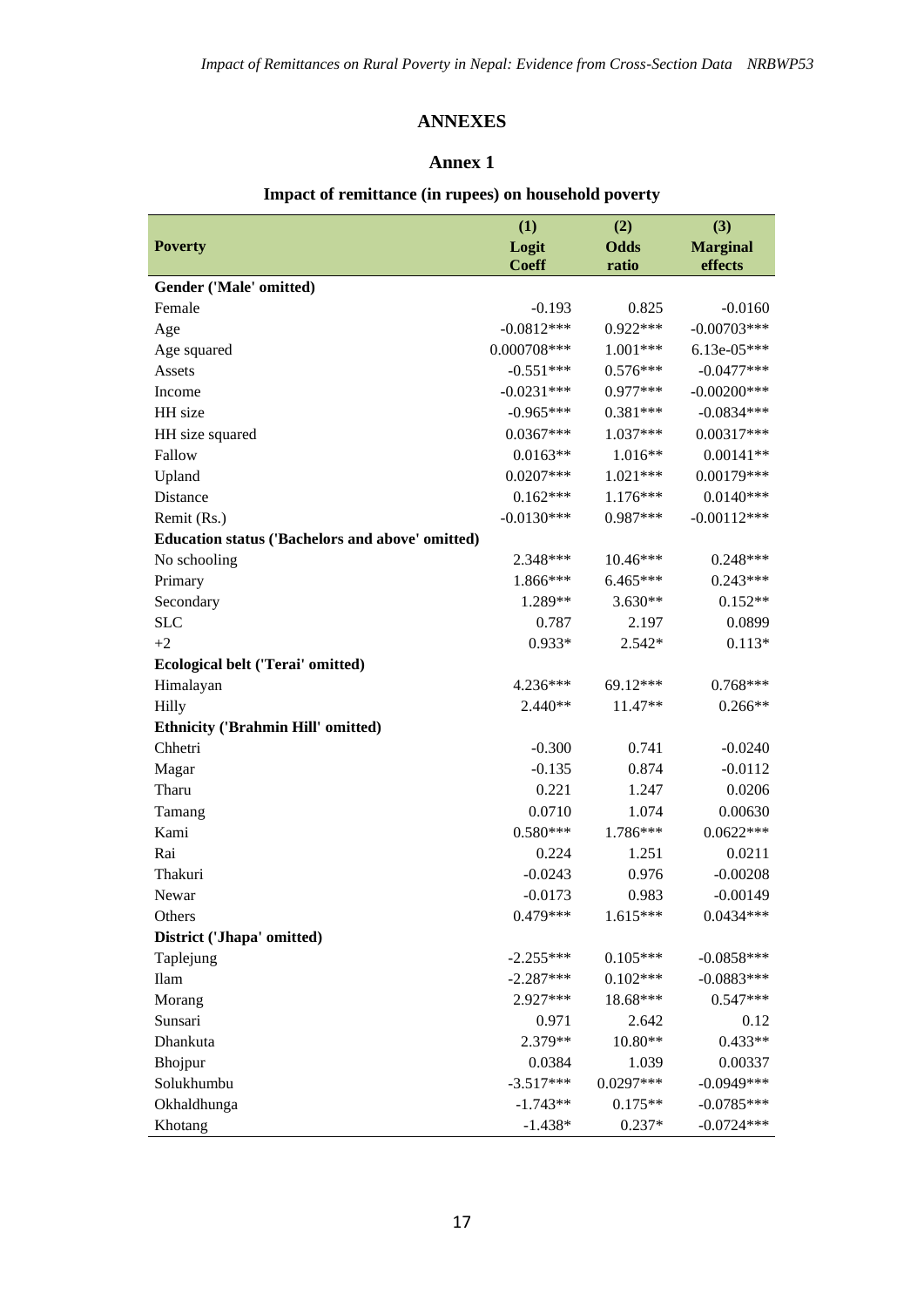|                 | (1)          | (2)         | (3)             |
|-----------------|--------------|-------------|-----------------|
| <b>Poverty</b>  | Logit        | <b>Odds</b> | <b>Marginal</b> |
|                 | <b>Coeff</b> | ratio       | effects         |
| Udayapur        | 0.725        | 2.065       | 0.083           |
| Saptari         | 0.081        | 1.084       | 0.00722         |
| Dhanusha        | 1.823*       | $6.191*$    | 0.289*          |
| Mahottari       | 2.886***     | 17.92***    | $0.545***$      |
| Sarlahi         | 2.729***     | 15.32***    | $0.504**$       |
| Sindhuli        | $-0.562$     | 0.57        | $-0.039$        |
| Dolakha         | $-2.273***$  | $0.103***$  | $-0.0868***$    |
| Sindhupalchok   | $-1.452***$  | $0.234***$  | $-0.0734***$    |
| Kabhrepalanchok | $-0.212$     | 0.809       | $-0.0169$       |
| Nuwakot         | $-0.573$     | 0.564       | $-0.0396$       |
| Dhading         | $-1.055**$   | $0.348**$   | $-0.0613***$    |
| Makwanpur       | 0.689        | 1.992       | 0.0777          |
| Bara            | 2.779***     | $16.10***$  | $0.521***$      |
| Parsa           | 3.062***     | 21.36***    | $0.587***$      |
| Gorkha          | $-0.215$     | 0.806       | $-0.0171$       |
| Lamjung         | $-1.515**$   | $0.220**$   | $-0.0743***$    |
| Tanahun         | $-0.115$     | 0.891       | $-0.00954$      |
| Syangja         | $-1.148**$   | $0.317**$   | $-0.0642***$    |
| Myagdi          | 0.276        | 1.318       | 0.0266          |
| <b>Baglung</b>  | 0.371        | 1.45        | 0.0371          |
| Gulmi           | 0.431        | 1.539       | 0.044           |
| Palpa           | $-0.059$     | 0.943       | $-0.00499$      |
| Nawalparasi     | 1.118        | 3.06        | 0.145           |
| Rupandehi       | 1.395        | 4.033       | 0.196           |
| Rolpa           | 0.117        | 1.124       | 0.0106          |
| Rukum           | $-0.407$     | 0.666       | $-0.03$         |
| Dang            | 3.114***     | 22.52***    | $0.597***$      |
| Banke           | 4.031***     | 56.30***    | $0.755***$      |
| Surkhet         | 0.37         | 1.448       | 0.0369          |
| Dailekh         | 0.631        | 1.88        | 0.0697          |
| Jajarkot        | 0.628        | 1.875       | 0.0694          |
| Jumla           | $-0.336$     | 0.714       | $-0.0254$       |
| Kalikot         | $-0.118$     | 0.889       | $-0.00974$      |
| Bajura          | $-0.636**$   | $0.530**$   | $-0.0427***$    |
| Bajhang         | 0.327        | 1.386       | 0.0321          |
| Achham          | 0.224        | 1.251       | 0.0212          |
| Doti            | 0.0959       | 1.101       | 0.00862         |
| Kailali         | 3.598***     | 36.52***    | $0.685***$      |
| Constant        | $6.825***$   | 920.9***    |                 |
| Observations    | 5,645        | 5,645       | 5,645           |

Note: \*\*\* p<0.01, \*\* p<0.05, \* p<0.1 *Source: Author's Calculation*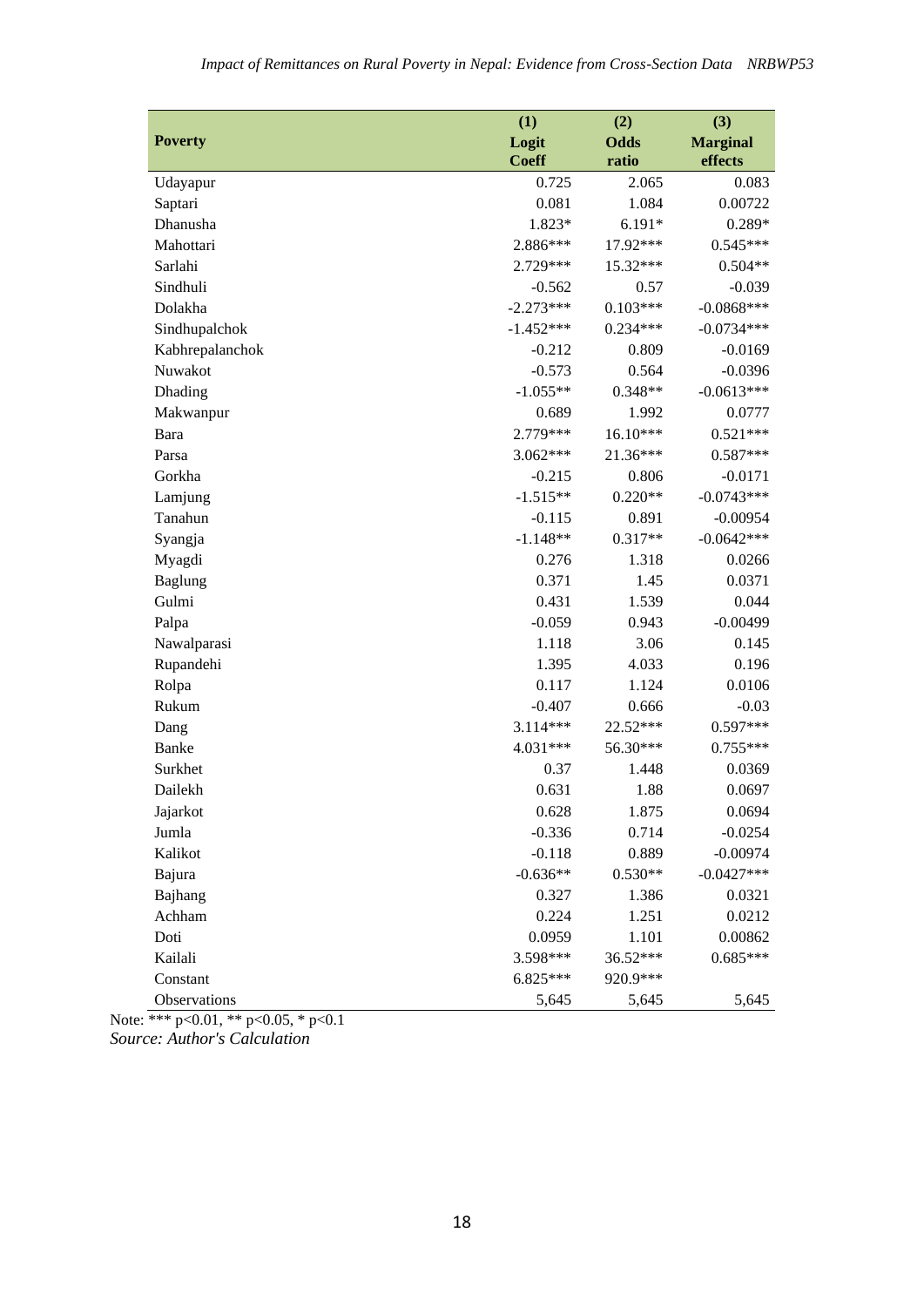### **Annex 2**

## **Impact of remittance on household poverty**

|                                                  | (1)          | (2)         | (3)             |
|--------------------------------------------------|--------------|-------------|-----------------|
| <b>Poverty</b>                                   | Logit        | <b>Odds</b> | <b>Marginal</b> |
|                                                  | Coef         | ratio       | effects         |
| Gender ('Male' omitted)                          |              |             |                 |
| Female                                           | $-0.205$     | 0.814       | $-0.0170$       |
| Age                                              | $-0.0816***$ | $0.922***$  | $-0.00706***$   |
| Age squared                                      | $0.000711**$ | 1.001***    | $6.16e-05***$   |
|                                                  | *            |             |                 |
| Assets                                           | $-0.553***$  | $0.575***$  | $-0.0478***$    |
| Income                                           | $-0.0230***$ | 0.977***    | $-0.00199$ ***  |
| HH size                                          | $-0.964***$  | $0.381***$  | $-0.0834***$    |
| HH size squared                                  | $0.0366***$  | $1.037***$  | $0.00317***$    |
| Fallow                                           | $0.0162**$   | $1.016**$   | $0.00141**$     |
| Upland                                           | $0.0207***$  | $1.021***$  | $0.00179***$    |
| Distance                                         | $0.162***$   | $1.176***$  | $0.0140***$     |
| Remittance ('Not received' omitted)              |              |             |                 |
| <b>Remittance Received</b>                       | $-0.269**$   | $0.764**$   | $-0.0228**$     |
| Education status ('Bachelors and above' omitted) |              |             |                 |
| No schooling                                     | $2.344***$   | $10.42***$  | $0.248***$      |
| Primary                                          | $1.861***$   | 6.431***    | $0.242***$      |
| Secondary                                        | $1.285**$    | $3.616**$   | $0.151*$        |
| <b>SLC</b>                                       | 0.785        | 2.192       | 0.0896          |
| $+2$                                             | $0.932*$     | $2.540*$    | $0.113*$        |
| <b>Ecological belt ('Terai' omitted)</b>         |              |             |                 |
| Ecological belt = $1$ , Himalayan                | 4.237***     | 69.19***    | $0.768***$      |
| Ecological belt = $2$ , Hilly                    | $2.440**$    | 11.48**     | $0.266**$       |
| <b>Ethnicity ('Brahmin Hill' omitted)</b>        |              |             |                 |
| Chhetri                                          | $-0.302$     | 0.739       | $-0.0242$       |
| Magar                                            | $-0.138$     | 0.871       | $-0.0114$       |
| Tharu                                            | 0.222        | 1.248       | 0.0207          |
| Tamang                                           | 0.0688       | 1.071       | 0.00610         |
| Kami                                             | $0.577***$   | 1.782***    | $0.0618***$     |
| Rai                                              | 0.223        | 1.250       | 0.0210          |
| Thakuri                                          | $-0.0278$    | 0.973       | $-0.00238$      |
| Newar                                            | $-0.0197$    | 0.981       | $-0.00169$      |
| Others                                           | $0.477***$   | $1.612***$  | $0.0432***$     |
| District ('Jhapa' omitted)                       |              |             |                 |
| Taplejung                                        | $-2.246***$  | $0.106***$  | $-0.0857***$    |
| Ilam                                             | $-2.283***$  | $0.102***$  | $-0.0883***$    |
| Morang                                           | 2.928***     | 18.69***    | $0.547***$      |
| Sunsari                                          | 0.97         | 2.637       | 0.12            |
| Dhankuta                                         | 2.382**      | 10.82**     | $0.434**$       |
| Bhojpur                                          | 0.037        | 1.038       | 0.00325         |
| Solukhumbu                                       | $-3.509***$  | 0.0299***   | $-0.0949***$    |
| Okhaldhunga                                      | $-1.740**$   | $0.176**$   | $-0.0785***$    |
| Khotang                                          | $-1.437*$    | $0.238*$    | $-0.0725***$    |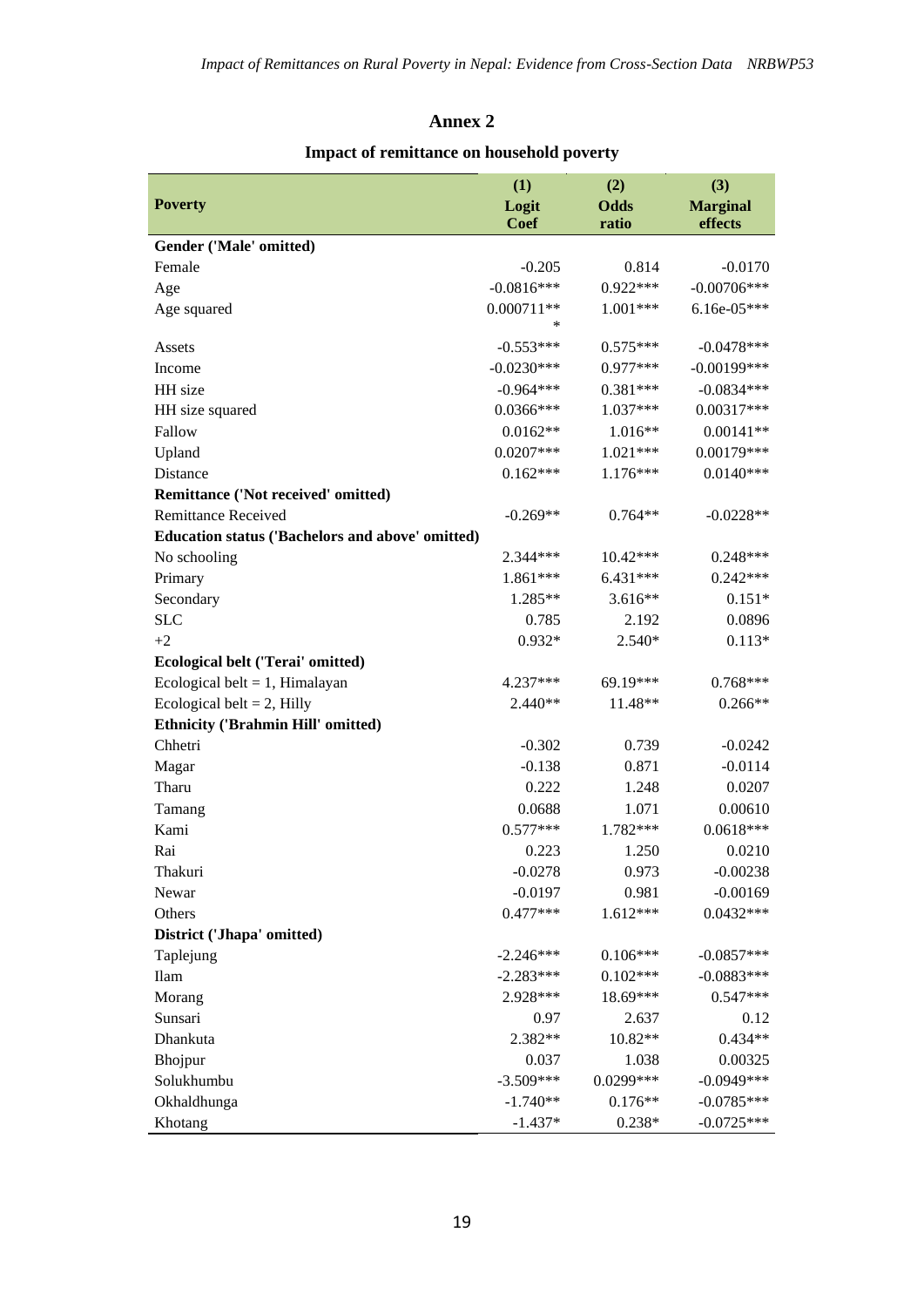|                 | (1)         | (2)         | (3)             |
|-----------------|-------------|-------------|-----------------|
| <b>Poverty</b>  | Logit       | <b>Odds</b> | <b>Marginal</b> |
|                 | <b>Coef</b> | ratio       | effects         |
| Udayapur        | 0.727       | 2.069       | 0.0833          |
| Saptari         | 0.0813      | 1.085       | 0.00726         |
| Dhanusha        | 1.817*      | $6.151*$    | 0.287*          |
| Mahottari       | 2.879***    | 17.80***    | $0.544**$       |
| Sarlahi         | 2.728***    | 15.31***    | $0.504**$       |
| Sindhuli        | $-0.557$    | 0.573       | $-0.0388$       |
| Dolakha         | $-2.271***$ | $0.103***$  | $-0.0868***$    |
| Sindhupalchok   | $-1.447***$ | $0.235***$  | $-0.0733***$    |
| Kabhrepalanchok | $-0.209$    | 0.812       | $-0.0166$       |
| Nuwakot         | $-0.569$    | 0.566       | $-0.0395$       |
| Dhading         | $-1.052**$  | $0.349**$   | $-0.0612***$    |
| Makwanpur       | 0.695       | 2.004       | 0.0786          |
| Bara            | 2.782***    | 16.15***    | $0.521**$       |
| Parsa           | 3.064***    | 21.42***    | $0.587***$      |
| Gorkha          | $-0.212$    | 0.809       | $-0.0169$       |
| Lamjung         | $-1.520**$  | $0.219**$   | $-0.0744***$    |
| Tanahun         | $-0.114$    | 0.893       | $-0.00942$      |
| Syangja         | $-1.146**$  | $0.318**$   | $-0.0642**$     |
| Myagdi          | 0.278       | 1.32        | 0.0268          |
| <b>Baglung</b>  | 0.367       | 1.444       | 0.0367          |
| Gulmi           | 0.426       | 1.531       | 0.0434          |
| Palpa           | $-0.0639$   | 0.938       | $-0.0054$       |
| Nawalparasi     | 1.118       | 3.058       | 0.145           |
| Rupandehi       | 1.396       | 4.04        | 0.197           |
| Rolpa           | 0.121       | 1.128       | 0.011           |
| Rukum           | $-0.402$    | 0.669       | $-0.0297$       |
| Dang            | 3.115***    | 22.53***    | $0.597***$      |
| Banke           | 4.030***    | 56.25***    | $0.755***$      |
| Surkhet         | 0.375       | 1.455       | 0.0375          |
| Dailekh         | 0.639       | 1.894       | 0.0707          |
| Jajarkot        | 0.64        | 1.896       | 0.071           |
| Jumla           | $-0.328$    | 0.72        | $-0.0249$       |
| Kalikot         | $-0.112$    | 0.894       | $-0.00926$      |
| Bajura          | $-0.634**$  | $0.530**$   | $-0.0427***$    |
| Bajhang         | 0.329       | 1.39        | 0.0324          |
| Achham          | 0.226       | 1.254       | 0.0214          |
| Doti            | 0.0913      | 1.096       | 0.0082          |
| Kailali         | 3.599***    | 36.57***    | $0.686***$      |
| Constant        | 6.994***    | 1,090***    |                 |
| Observations    | 5,645       | 5,645       | 5,645           |

Note: \*\*\* p<0.01, \*\* p<0.05, \* p<0.1 *Source: Author's Calculation*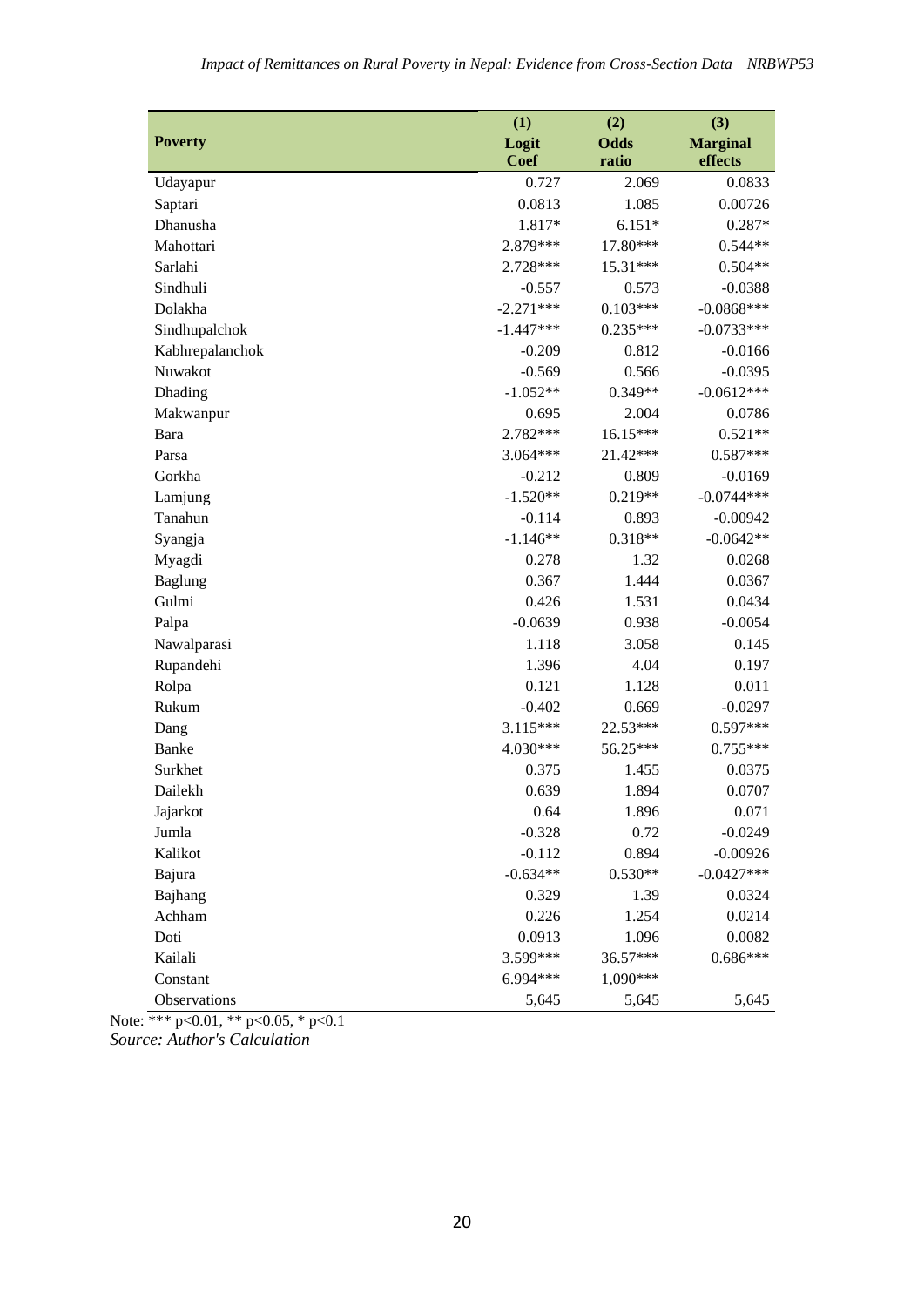### **Annex 3**

|                  | <b>Remittance received or not (in percent)</b> |       |  |  |
|------------------|------------------------------------------------|-------|--|--|
| <b>Ethnicity</b> | N <sub>o</sub>                                 | Yes   |  |  |
| Chhetri          | 56.50                                          | 43.50 |  |  |
| Brahman (Hill)   | 64.57                                          | 35.43 |  |  |
| Magar            | 56.06                                          | 43.94 |  |  |
| Tharu            | 71.29                                          | 28.71 |  |  |
| Tamang           | 60.26                                          | 39.74 |  |  |
| Kami             | 58.33                                          | 41.67 |  |  |
| Rai              | 64.67                                          | 35.33 |  |  |
| Thakuri          | 65.36                                          | 34.64 |  |  |
| Newar            | 65.23                                          | 34.77 |  |  |
| Others           | 62.42                                          | 37.58 |  |  |
| <b>Total</b>     | 61.69                                          | 38.31 |  |  |

### **Annex 3.1: Remittance recipient households by ethnicity**

 *Source: Author's calculation*

|                           | <b>Remittance received or not (in percent)</b> |            |  |  |
|---------------------------|------------------------------------------------|------------|--|--|
| <b>Local body</b>         | N <sub>o</sub>                                 | <b>Yes</b> |  |  |
| <b>Rural Municipality</b> | 60.91                                          | 39.09      |  |  |
| Municipality              | 61.74                                          | 38.26      |  |  |
| Sub-Metropolitan          | 68.96                                          | 31.04      |  |  |
| Metropolitan              | 76.75                                          | 23.25      |  |  |
| <b>Total</b>              | 61.69                                          | 38.31      |  |  |

### **Annex 3.2: Remittance recipient households by local body**

 *Source: Author's calculation*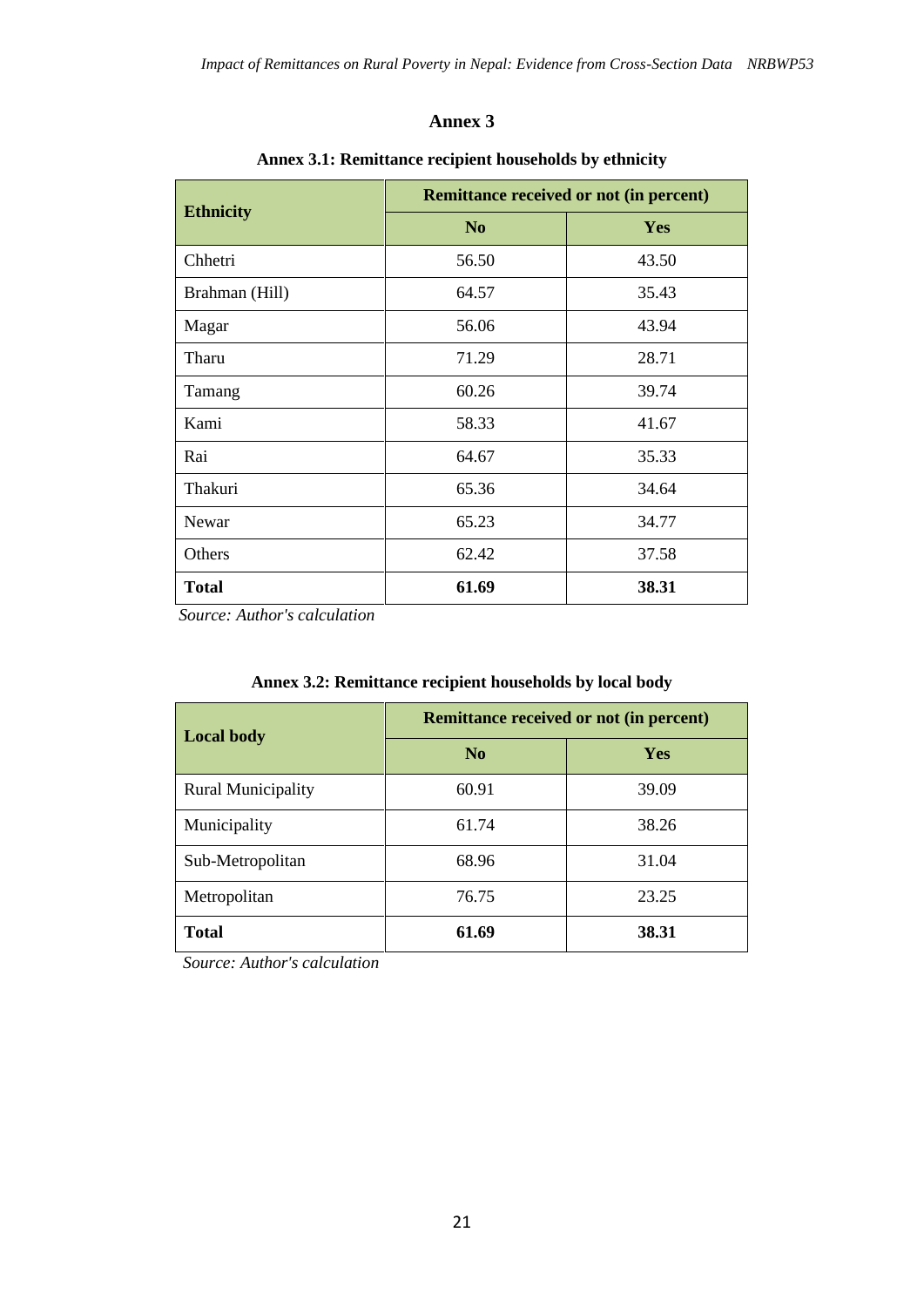| <b>Education status of</b> | <b>Remittance received or not (in percent)</b> |       |  |  |
|----------------------------|------------------------------------------------|-------|--|--|
| household head             | N <sub>0</sub>                                 | Yes   |  |  |
| No schooling               | 55.85                                          | 44.15 |  |  |
| Primary                    | 60.43                                          | 39.57 |  |  |
| Secondary                  | 67.23                                          | 32.77 |  |  |
| <b>SLC</b>                 | 70.61                                          | 29.39 |  |  |
| $+2$                       | 76.72                                          | 23.28 |  |  |
| <b>Bachelors</b> above     | 86.16                                          | 13.84 |  |  |
| <b>Total</b>               | 61.69                                          | 38.31 |  |  |

## **Annex 3.3: Remittance recipient households by education**

 *Source: Author's calculation*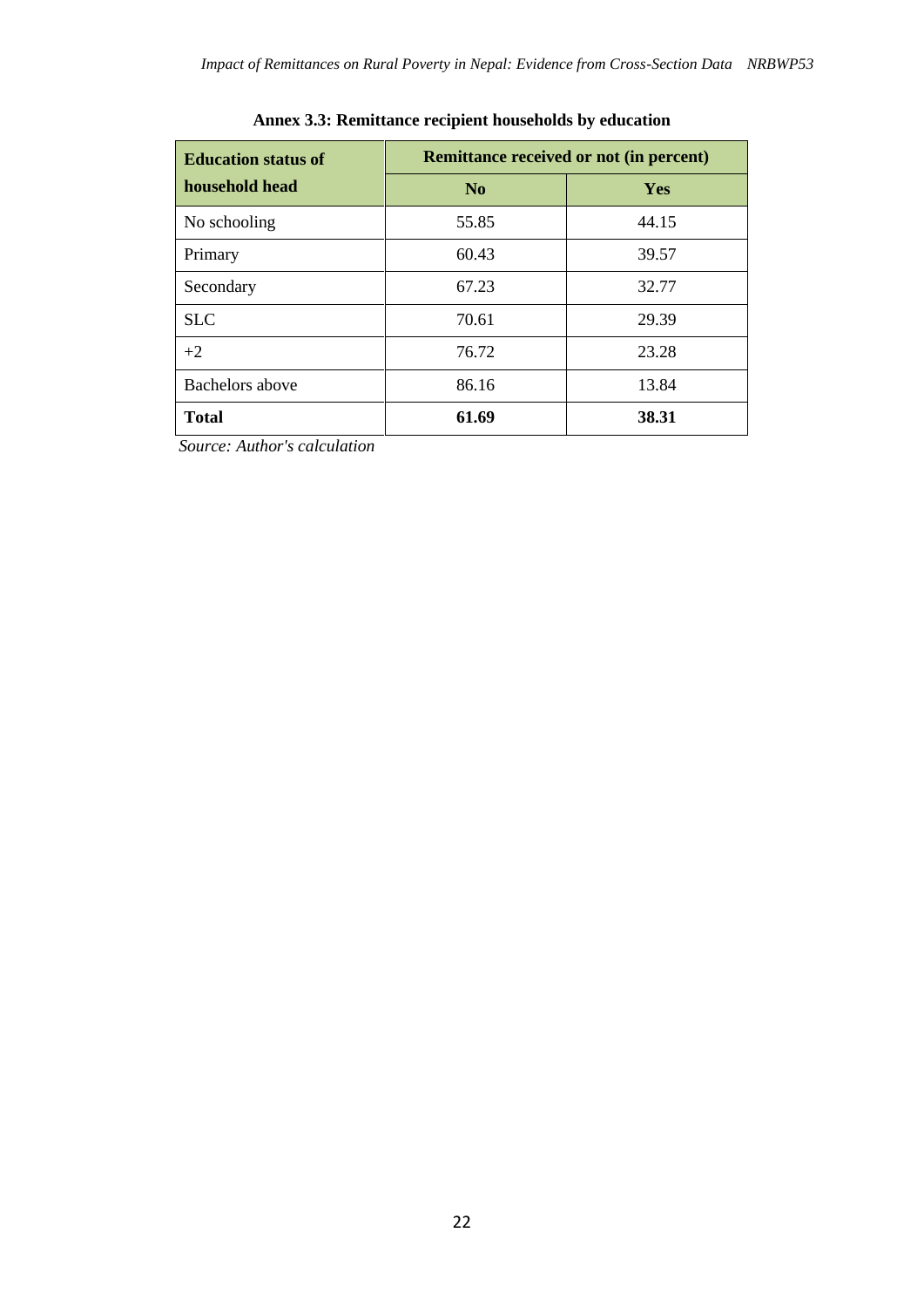### **Annex 4**





### **Annex 4.2: Households with migrants but no remittance received**

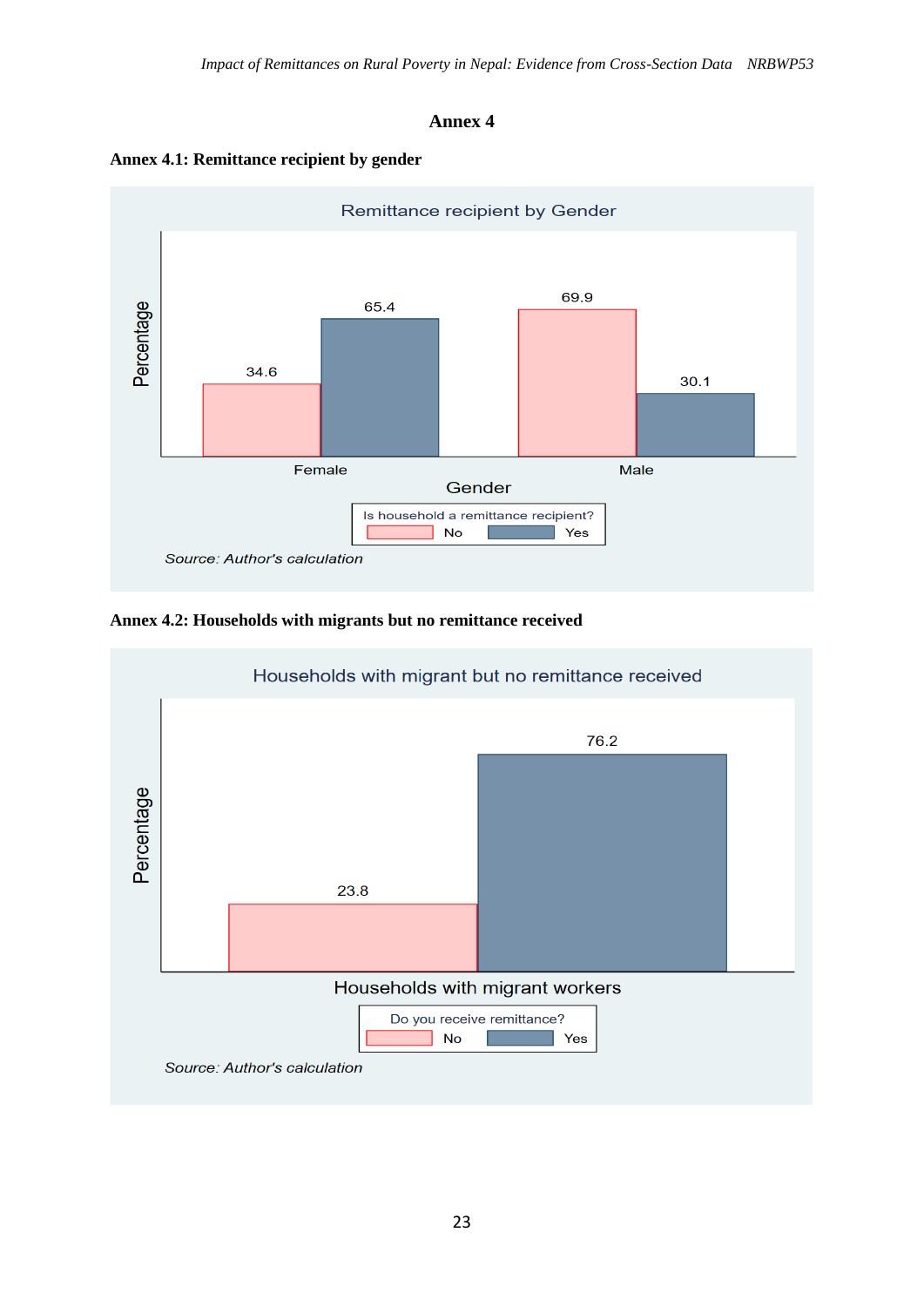



**Annex 4.4: Remittace receiving households by ecological belt** 

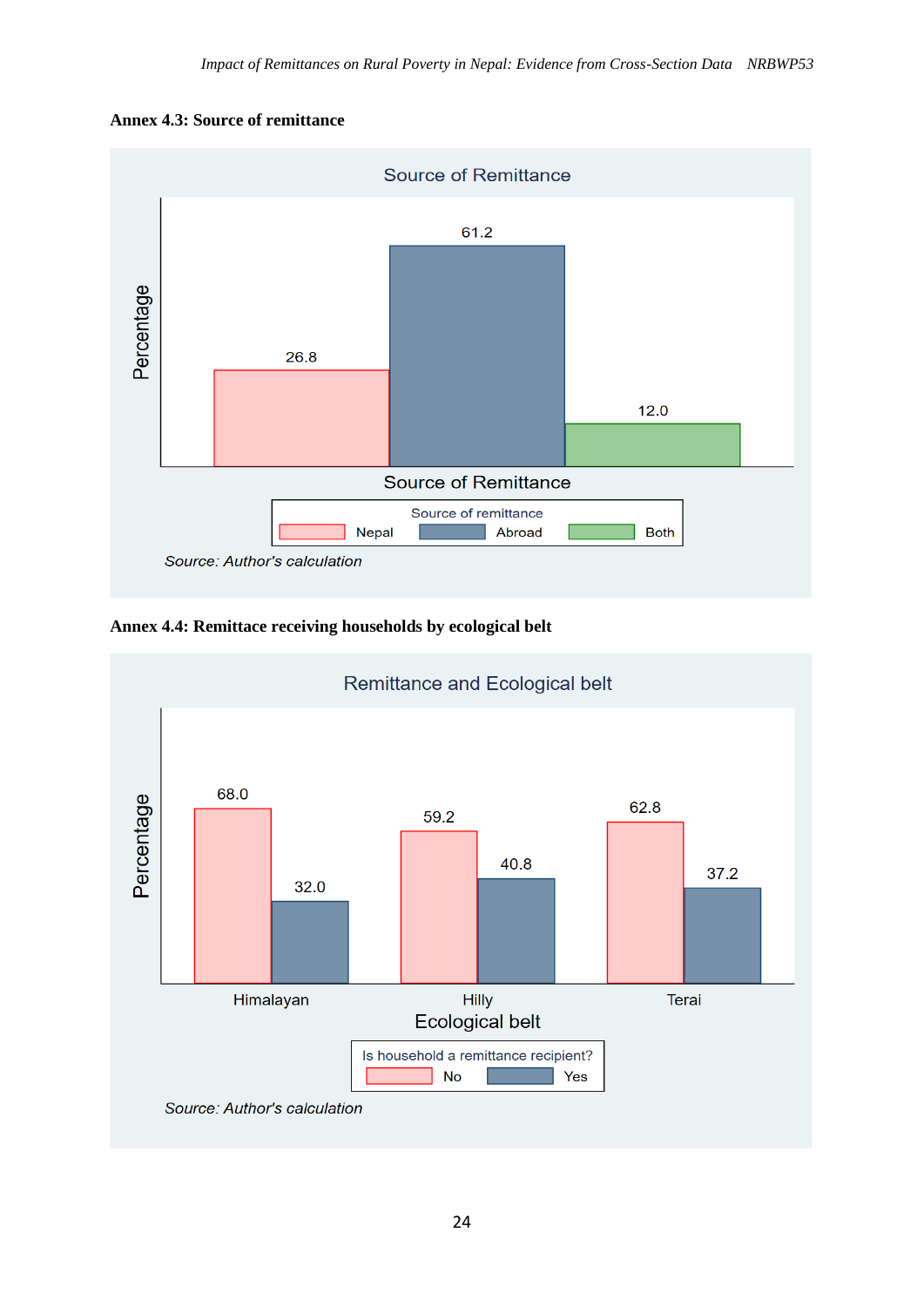

**Annex 4.5: Poverty incidence among remittance-receiving and not receiving households**